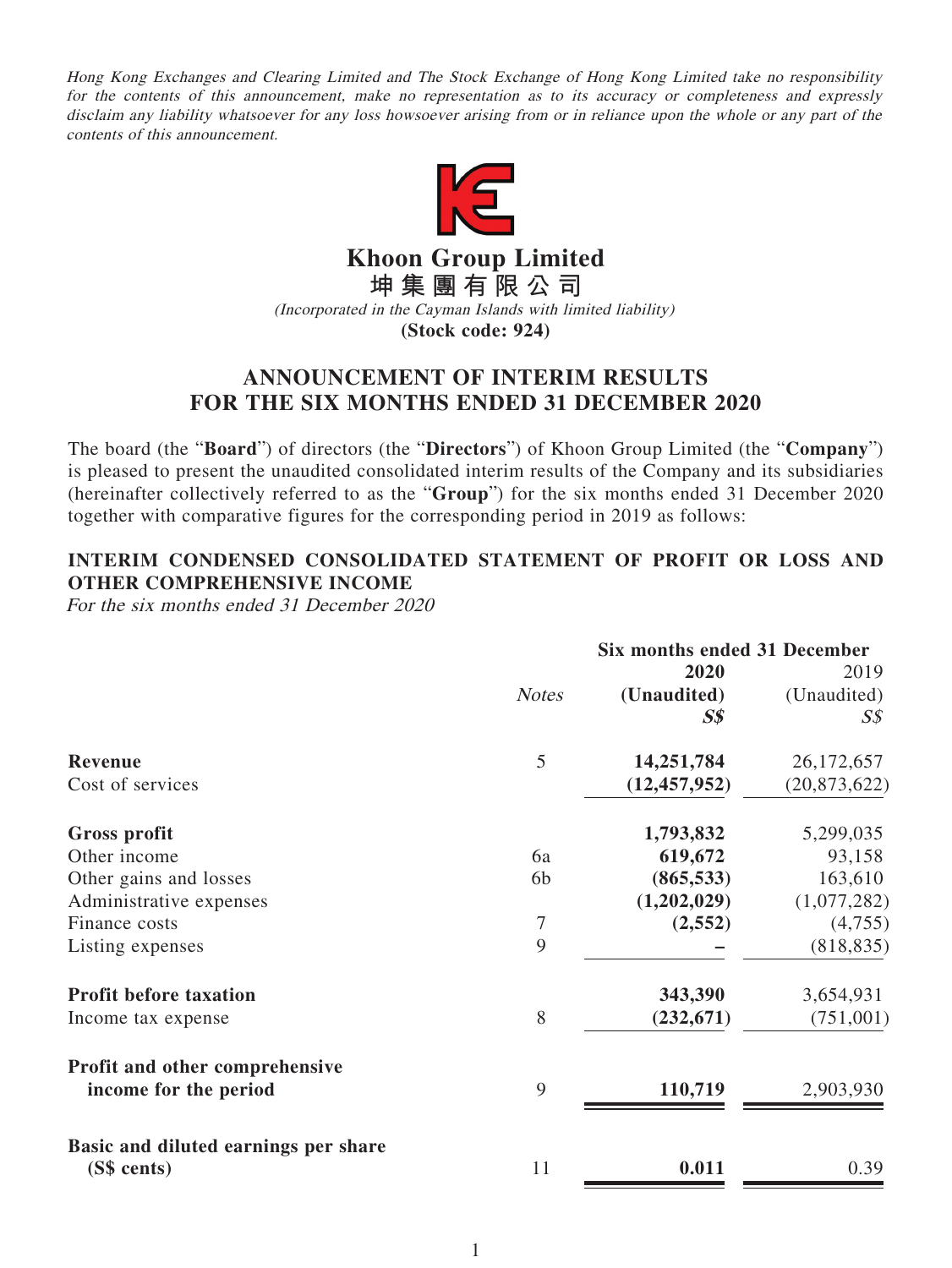### **INTERIM CONDENSED CONSOLIDATED STATEMENT OF FINANCIAL POSITION** As at 31 December 2020

|                                                     | <b>Note</b>     | As at<br>31 December<br>2020<br>(Unaudited)<br>$S\$ | As at<br>30 June<br>2020<br>(Audited)<br>S <sub>s</sub> |
|-----------------------------------------------------|-----------------|-----------------------------------------------------|---------------------------------------------------------|
| <b>ASSETS AND LIABILITIES</b>                       |                 |                                                     |                                                         |
| <b>Non-current assets</b>                           |                 |                                                     |                                                         |
| Plant and equipment<br>Investment property          | 12<br>13        | 607,594<br>847,901                                  | 733,238<br>855,912                                      |
| Right-of-use assets                                 | 14              | 166,542                                             | 254,594                                                 |
| Deposits                                            | 16a             | 402,450                                             | 402,450                                                 |
|                                                     |                 | 2,024,487                                           | 2,246,194                                               |
| <b>Current assets</b>                               |                 |                                                     |                                                         |
| Trade receivables                                   | 15              | 6,677,480                                           | 2,854,253                                               |
| Other receivables, deposits and prepayments         | 16 <sub>b</sub> | 667,614                                             | 826,782                                                 |
| Contract assets                                     | 17              | 39,861,926                                          | 39,632,362                                              |
| Investments                                         | 18              |                                                     | 5,579,022                                               |
| Bank balances and cash                              | 19              | 18,587,270                                          | 15,753,748                                              |
|                                                     |                 | 65,794,290                                          | 64, 646, 167                                            |
| <b>Current liabilities</b>                          |                 |                                                     |                                                         |
| Trade and other payables                            | 20              | 27,745,201                                          | 26,405,017                                              |
| <b>Contract liabilities</b>                         | 17              | 23,754                                              | 300,528                                                 |
| Lease liabilities                                   | 21              | 161,770                                             | 175,042<br>1,319,311                                    |
| Income tax payable                                  |                 | 1,168,519                                           |                                                         |
|                                                     |                 | 29,099,244                                          | 28,199,898                                              |
| <b>Net current assets</b>                           |                 | 36,695,046                                          | 36,446,269                                              |
| <b>Total assets less current liabilities</b>        |                 | 38,719,533                                          | 38,692,463                                              |
| <b>Non-current liability</b>                        |                 |                                                     |                                                         |
| Deferred tax liabilities                            | 22              | 52,181                                              | 61,338                                                  |
| Lease liabilities                                   | 21              | 10,834                                              | 85,326                                                  |
|                                                     |                 | 63,015                                              | 146,664                                                 |
| <b>Net assets</b>                                   |                 | 38,656,518                                          | 38, 545, 799                                            |
| <b>EQUITY</b>                                       |                 |                                                     |                                                         |
| <b>Capital and reserves</b>                         |                 |                                                     |                                                         |
| Share capital                                       | 23              | 1,742,143                                           | 1,742,143                                               |
| Share premium                                       |                 | 31,669,457                                          | 31,669,457                                              |
| Merger reserve<br>Accumulated profits               |                 | (11, 417, 891)<br>16,662,809                        | (11, 417, 891)<br>16,552,090                            |
| <b>Equity attributable to owners of the Company</b> |                 | 38,656,518                                          | 38,545,799                                              |
|                                                     |                 |                                                     |                                                         |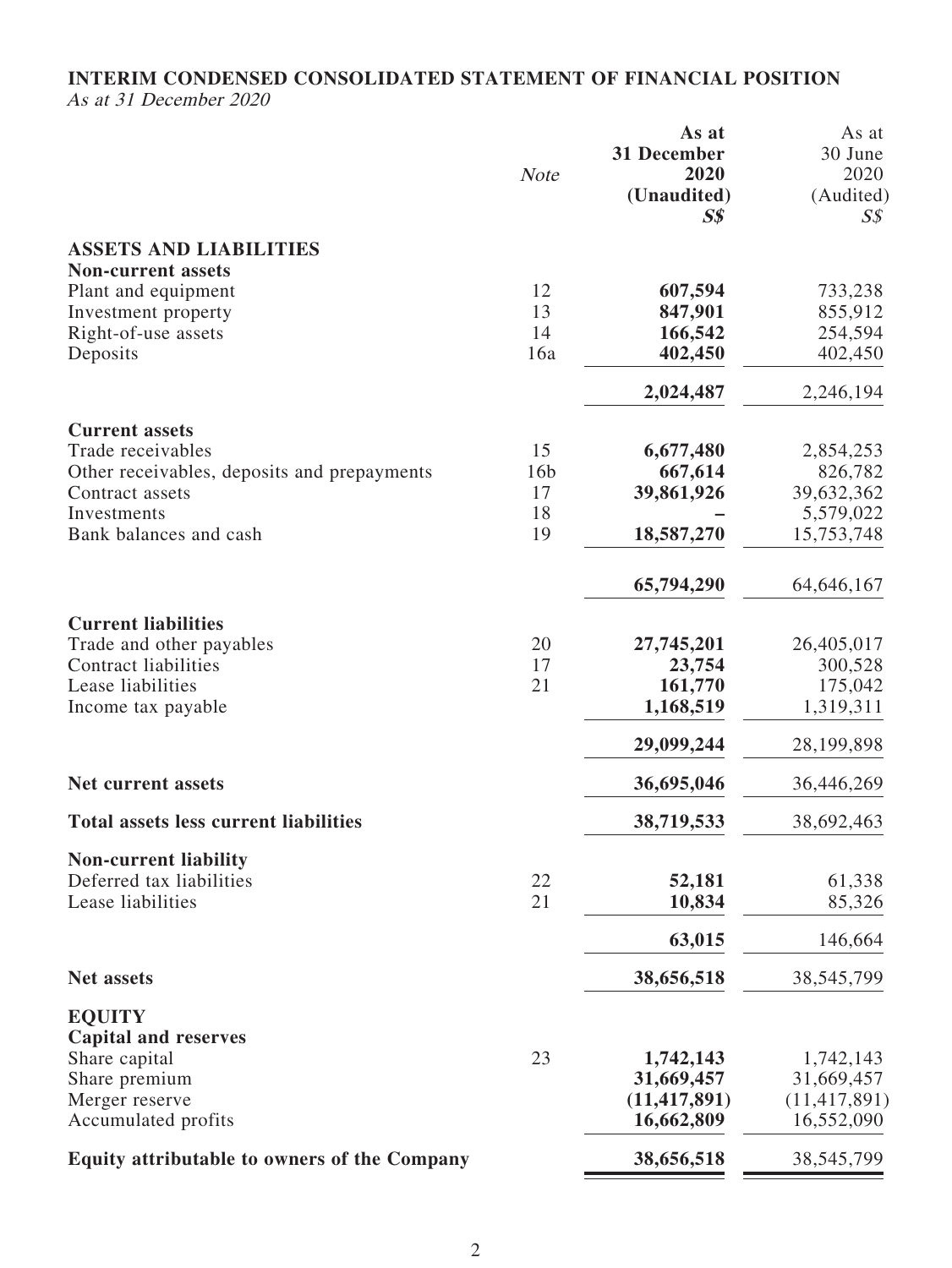# **NOTES TO THE INTERIM CONDENSED CONSOLIDATED FINANCIAL STATEMENTS**

For the six months ended 31 December 2020

#### **1 GENERAL**

Khoon Group Limited (the "Company") was incorporated and registered as an exempted company in the Cayman Islands with limited liability on 24 July 2018 and its registered office is located at Windward 3, Regatta Office Park, P.O. Box 1350, Grand Cayman KY1-1108, Cayman Islands. The Company was registered with the Registrar of Companies in Hong Kong as a non-Hong Kong company under Part 16 of the Companies Ordinance (Chapter 622 of the Laws of Hong Kong) (the "Companies Ordinance") on 18 September 2018 and the principal place of business in Hong Kong is Unit B, 17/F, United Centre, 95 Queensway, Hong Kong. The head office and principal place of business of the Group is at Block 5000 Ang Mo Kio Avenue 5, #04-01, Techplace II, Singapore 569870. The shares of the Company have been listed on the Main Board of The Stock Exchange of Hong Kong Limited (the "Stock Exchange") since 5 July 2019.

The Company is a subsidiary of Lead Development Investment Limited ("Lead Development"), incorporated in the British Virgin Islands (the "BVI"), which is also the Company's ultimate holding company. Lead Development is owned by Mr. Ang Jui Khoon ("Mr. JK Ang") and his son Mr. Ang Kok Kwang ("Mr. KK Ang"). Upon the entering into the concert party deed dated 31 October 2018, Mr. JK Ang and Mr. KK Ang through Lead Development became the controlling shareholders of Khoon Group Limited and its subsidiaries (the "Group") (together referred to as the "Controlling Shareholders").

The Company is an investment holding company and the principal activities of its operating subsidiary, Khoon Engineering Contractor Pte Ltd ("Khoon Engineering"), incorporated in Singapore, are the provision of electrical engineering services.

The condensed interim consolidated financial statements are presented in Singapore Dollars ("S\$"), which is also the functional currency of the Company.

#### **2 GROUP REORGANISATION AND BASIS OF PREPARATION AND PRESENTATION OF THE INTERIM CONDENSED CONSOLIDATED FINANCIAL STATEMENTS**

For the purpose of the listing of the shares of the Company on the Stock Exchange, the companies comprising the Group underwent a group reorganisation (the "Reorganisation") as set out in the section headed "History, Development and Reorganisation" to the prospectus of the Company dated 20 June 2019.

The Group resulting from the Reorganisation is regarded as a continuing entity. Accordingly, the interim condensed consolidated financial statements have been prepared to include the financial statements of the companies now comprising the Group.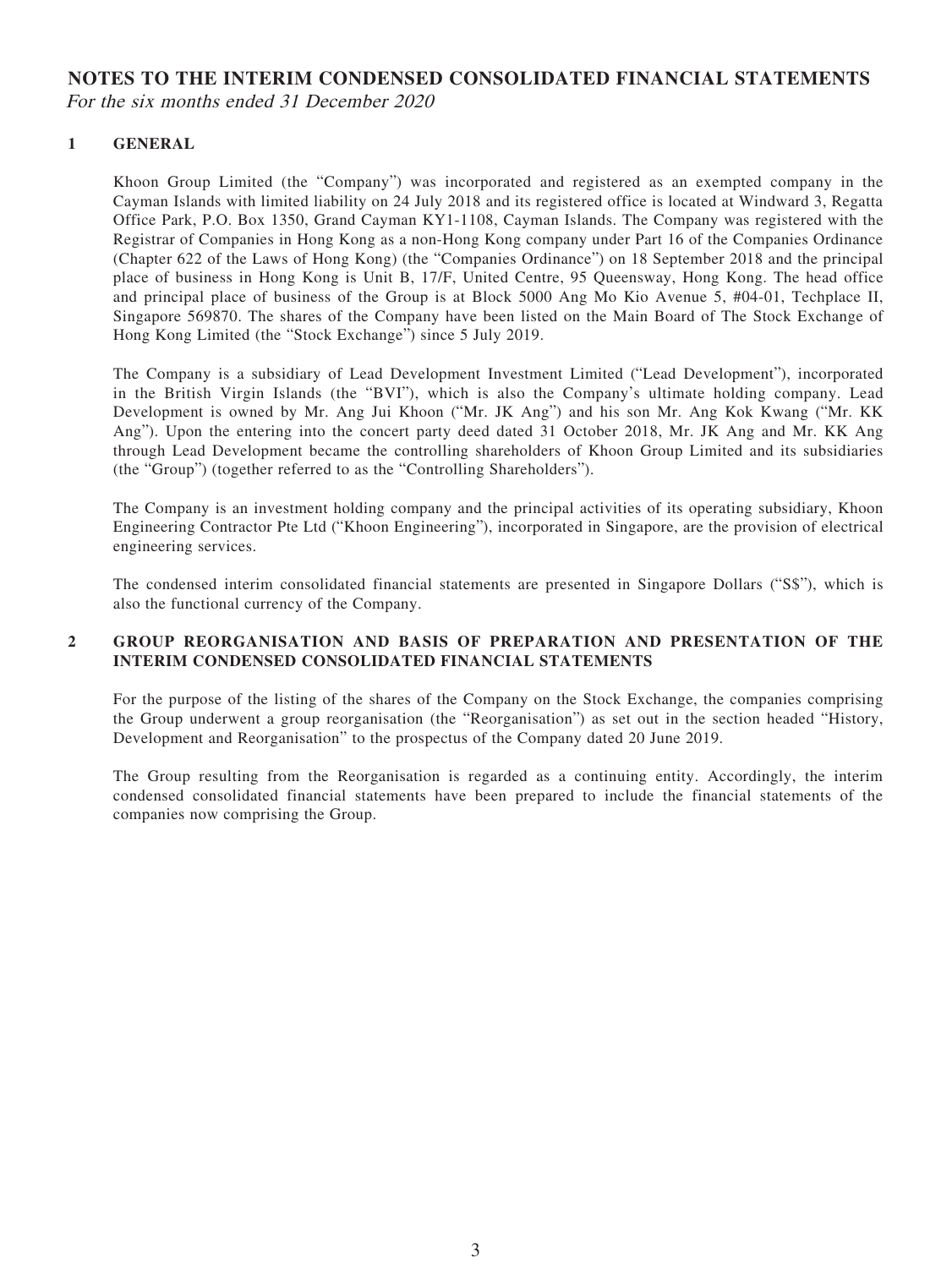#### **3 ADOPTION OF NEW AND REVISED STANDARDS**

#### **New and revised International Financial Reporting Standards ("IFRSs") issued but not yet effective**

At the date of authorisation of these interim condensed consolidated financial statements, the Group has not early applied the following new and amendments to IFRS Standards or International Accounting Standards ("IAS") that have been issued but are not yet effective, which are relevant to the Group:

| Amendments to IFRS 3 | Reference to the Conceptual Framework <sup>1</sup>                       |
|----------------------|--------------------------------------------------------------------------|
| Amendments to IAS 37 | Onerous Contracts – Cost of Fulfilling a Contract <sup>1</sup>           |
| Amendments to IAS 16 | Property, Plant and Equipment: Proceeds before Intended Use <sup>1</sup> |
| Amendments to IFRSs  | Annual Improvements to IFRS Standards 2018-2020 <sup>1</sup>             |
| Amendments to IAS 1  | Classification of Liabilities as Current or Non-current <sup>2</sup>     |

- 1 Effective for annual periods beginning on or after 1 January 2022.
- 2 Effective for annual periods beginning on or after 1 January 2023.

The directors of the Company anticipate that the application of the other new and amendments to IFRS Standards will have no material impact on the Group's consolidated financial position and performance as well as disclosures in the foreseeable future.

#### **4 SIGNIFICANT ACCOUNTING POLICIES**

#### **Basis of Accounting**

The interim condensed consolidated financial statements of the Group have been prepared in accordance with IFRS issued by the International Accounting Standards Board ("IASB").

In addition, the interim condensed consolidated financial statements include applicable disclosures required by the Rules Governing the Listing of Securities on the Stock Exchange ("Listing Rules") and the applicable disclosures required by the Companies Ordinance.

#### **5 REVENUE AND SEGMENT INFORMATION**

Revenue represents the fair value of amounts received and receivable from provision of electrical engineering services being recognised over time, mainly comprising of (i) assisting to obtain statutory approvals; (ii) customisation and/or installation of electrical systems; and (iii) testing and commissioning by the Group to external customers. It also represents the revenue from contracts with customers.

Information is reported to the executive directors of the Company, being the chief operating decision makers ("CODMs") of the Group, for the purposes of resource allocation and performance assessment. No other analysis of the Group's result nor assets and liabilities is regularly provided to the CODMs for review and the CODMs review the overall results and financial performance of the Group as a whole. Accordingly, only entity-wide disclosures on services, major customers and geographical information are presented in accordance with IFRS 8 Operating Segments.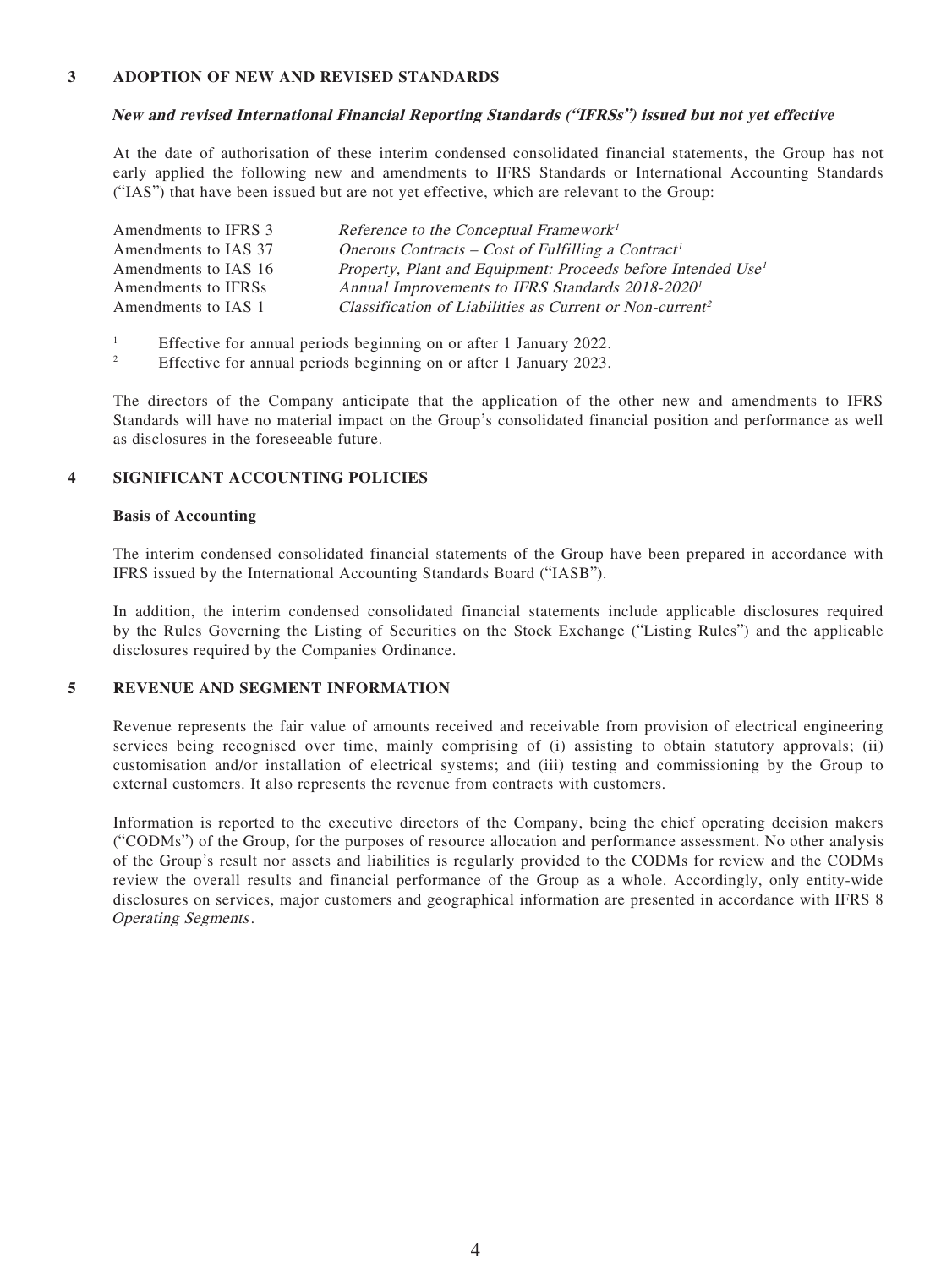An analysis of the Group's revenue for the six months ended 31 December 2020 and 2019 is as follows:

|                                               | For the six months<br>ended 31 December |              |
|-----------------------------------------------|-----------------------------------------|--------------|
|                                               | 2020                                    | 2019         |
|                                               | (unaudited)                             | (unaudited)  |
|                                               | $S\$                                    | SS           |
| Contract revenue from provision of electrical |                                         |              |
| engineering services, recognised over time    | 14,251,784                              | 26, 172, 657 |

All the Group's services are rendered directly with the customers. Contracts with the Group's customers are agreed in fixed-price with terms from 1 month to 52 months (2019: 1 month to 67 months).

Included in the Group's revenue for the six months ended 31 December 2020 is S\$8,178,531 (2019: S\$19,403,087) derived from the provision of electrical engineering services to the customers in public sector. Other revenue is derived from the provision of electrical engineering services to the customers in private sector.

#### **Transaction price allocated to the remaining performance obligations**

The following table shows the aggregate amount of the transaction price allocated to performance obligations that are unsatisfied (or partially satisfied) as at the end of the reporting period.

|                                                    | For the six months<br>ended 31 December |                           |
|----------------------------------------------------|-----------------------------------------|---------------------------|
|                                                    | 2020<br>(unaudited)<br>S <sub>s</sub>   | 2019<br>(unaudited)<br>SS |
| Provision of electrical engineering services:      |                                         |                           |
| - Within one year                                  | 43,336,932                              | 38,741,183                |
| - More than one year but not more than two years   | 12,957,618                              | 16,577,321                |
| - More than two years but not more than five years | 2,990,078                               | 8,205,684                 |
|                                                    | 59,284,628                              | 63,524,188                |

Based on the information available to the Group at the end of the reporting period, the management of the Group expects the transaction price allocated to the unsatisfied (or partially satisfied) contracts as at 31 December 2020 and 2019 will be/has been recognised as revenue during the years ended/ending 30 June 2020 to 2024.

#### **Information about the major customers**

The revenue from customers individually contributing over 10% of the total revenue of the Group during the period are as follows:

| For the six months<br>ended 31 December |                                                               |
|-----------------------------------------|---------------------------------------------------------------|
|                                         | 2019                                                          |
|                                         | (unaudited)                                                   |
|                                         | $S\mathcal{S}$                                                |
|                                         | 2,711,528                                                     |
|                                         | 3,101,342                                                     |
|                                         | 2020<br>(unaudited)<br>S <sub>s</sub><br>6,907,904<br>$N/A^*$ |

Revenue did not contribute over  $10\%$  of the total revenue of the Group for the period.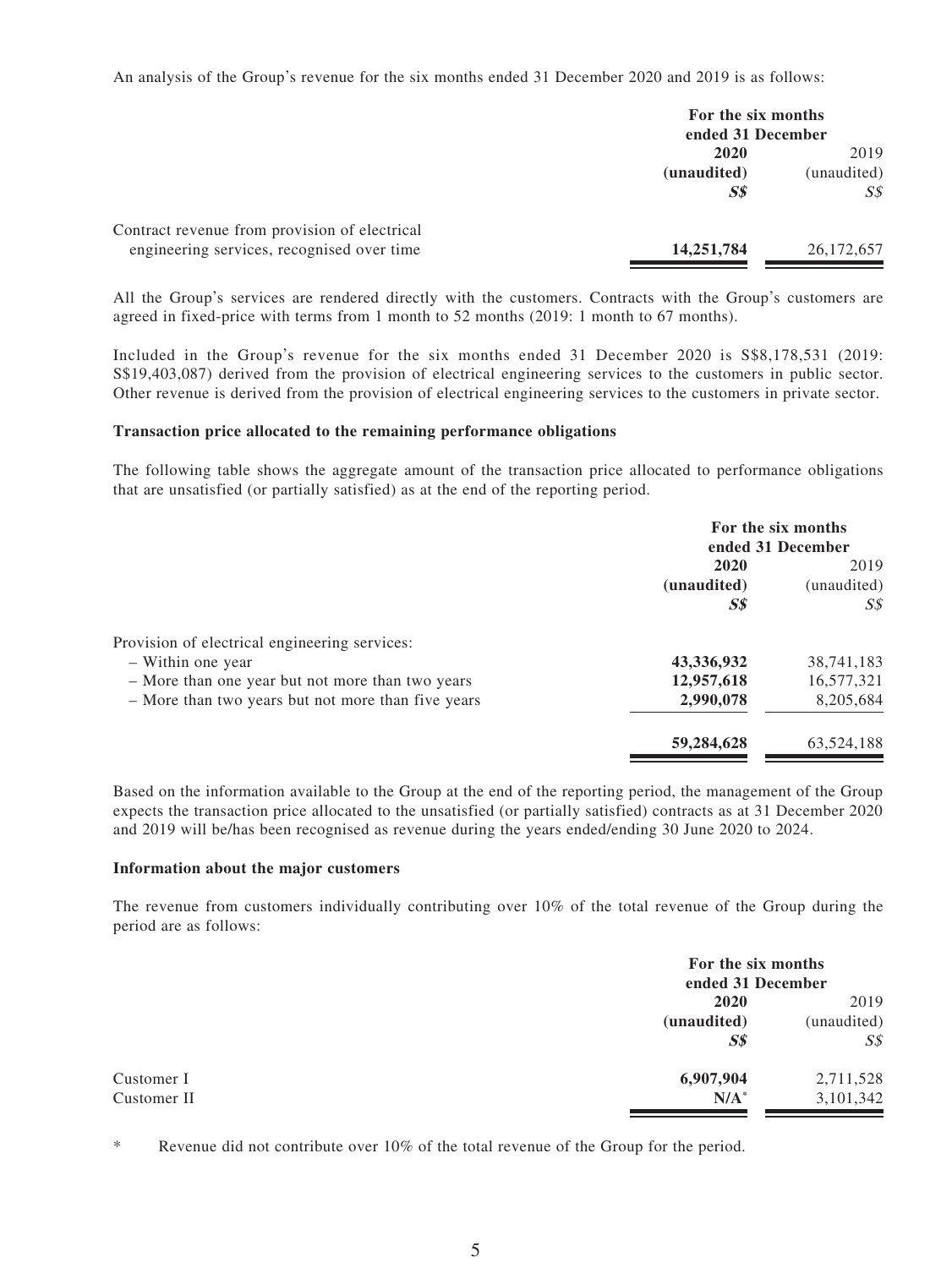#### **Geographical information**

The Group principally operates in Singapore, which is also its place of domicile. Revenue derived from Singapore represents 100% of the Group's total revenue for the six months ended 31 December 2020 (2019: 100%) based on the location of services delivered. The Group's non-current assets are all located in Singapore.

#### **6 a. OTHER INCOME**

|                            | For the six months<br>ended 31 December |                     |
|----------------------------|-----------------------------------------|---------------------|
|                            | 2020                                    | 2019<br>(unaudited) |
|                            | (unaudited)                             |                     |
|                            | <b>S\$</b>                              | S <sub>s</sub>      |
| Bank interest income       | 74,304                                  | 71,606              |
| Government grants (Note 1) | 502,572                                 | 2,598               |
| Rental income              | 9,955                                   | 17,100              |
| Insurance payout           | 31,049                                  |                     |
| Others                     | 1,792                                   | 1,854               |
|                            | 619,672                                 | 93,158              |

Note 1: Government grants mainly include COVID-19-related support by the Singapore Government to help companies tide through this period of economic uncertainty, such as the Foreign Worker Levy ("FWL") rebates and the Job Support Scheme ("JSS"). Under the JSS, the government will co-fund between 25% to 75% of the first S\$4,600 of gross monthly wages paid to each local employee in a 17-month period through cash subsidies.

All government grants are compensation for expenses or losses already incurred or for the purpose of giving immediate financial support to the Group with no future related costs.

#### **6 b. OTHER GAINS AND LOSSES**

|                                                    | For the six months<br>ended 31 December |             |
|----------------------------------------------------|-----------------------------------------|-------------|
|                                                    | 2020                                    | 2019        |
|                                                    | (unaudited)                             | (unaudited) |
|                                                    | $S\$                                    | SS          |
| Exchange (loss) gain                               | (865, 533)                              | 195,535     |
| Allowance for impairment loss on trade receivables |                                         | (31, 925)   |
|                                                    | (865, 533)                              | 163,610     |

#### **7 FINANCE COSTS**

|                   | For the six months<br>ended 31 December |                |
|-------------------|-----------------------------------------|----------------|
|                   | 2020                                    | 2019           |
|                   | (unaudited)                             | (unaudited)    |
|                   | S <sub>s</sub>                          | $S\mathcal{S}$ |
| Interest on:      |                                         |                |
| Lease liabilities | 2,552                                   | 4,755          |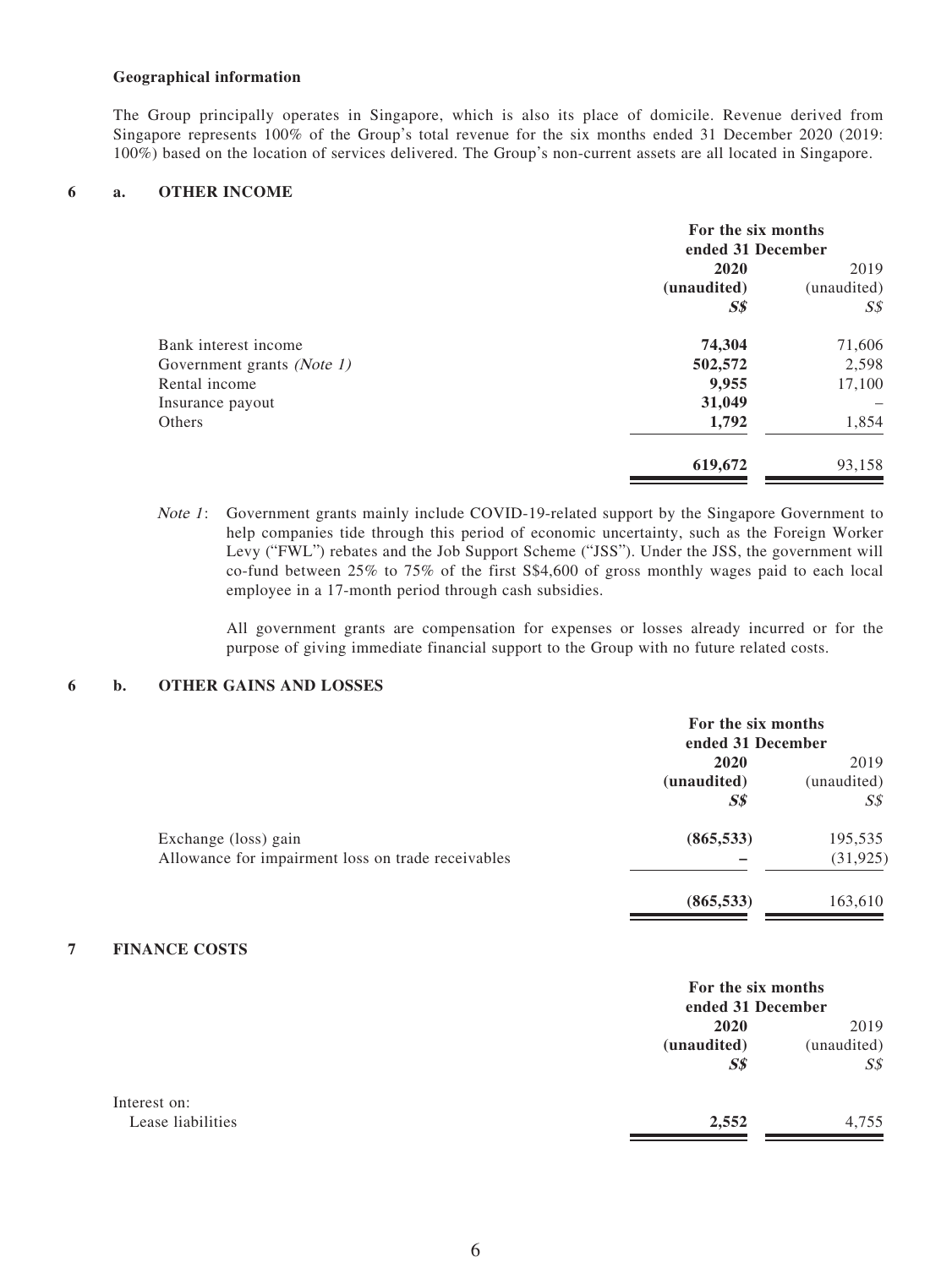|                                            | For the six months  |                     |
|--------------------------------------------|---------------------|---------------------|
|                                            | ended 31 December   |                     |
|                                            | 2020<br>(unaudited) | 2019<br>(unaudited) |
|                                            |                     |                     |
|                                            | S <sub>s</sub>      | S <sub>s</sub>      |
| Tax expense comprises:                     |                     |                     |
| Current tax:                               |                     |                     |
| $-$ Singapore corporate income tax ("CIT") | 241,828             | 743,505             |
| Deferred tax expense (Note 22)             | (9,157)             | 7,496               |
|                                            | 232,671             | 751,001             |
|                                            |                     |                     |

CIT is calculated at 17% of the estimated assessable profit. Singapore incorporated companies can also enjoy 75% tax exemption on the first S\$10,000 of normal chargeable income and a further 50% tax exemption on the next S\$190,000 of normal chargeable income for both the Years of Assessment 2021 and 2022.

The income tax expense for the period can be reconciled to the profit before taxation per the interim condensed consolidated statement of profit or loss and other comprehensive income as follows:

|                                                       | For the six months             |             |
|-------------------------------------------------------|--------------------------------|-------------|
|                                                       | ended 31 December              |             |
|                                                       | 2020                           | 2019        |
|                                                       | (unaudited)                    | (unaudited) |
|                                                       | $\boldsymbol{S}\boldsymbol{S}$ | S\$         |
| Profit before taxation                                | 343,390                        | 3,654,931   |
| Tax at applicable tax rate of 17%                     | 58,376                         | 621,338     |
| Tax effect of expenses not deductible for tax purpose | 229,836                        | 147,324     |
| Tax effect of income not taxable for tax purpose      | (46,828)                       |             |
| Effect of tax concessions and partial tax exemptions  | (8,713)                        | (17,661)    |
| Taxation for the reporting period                     | 232,671                        | 751,001     |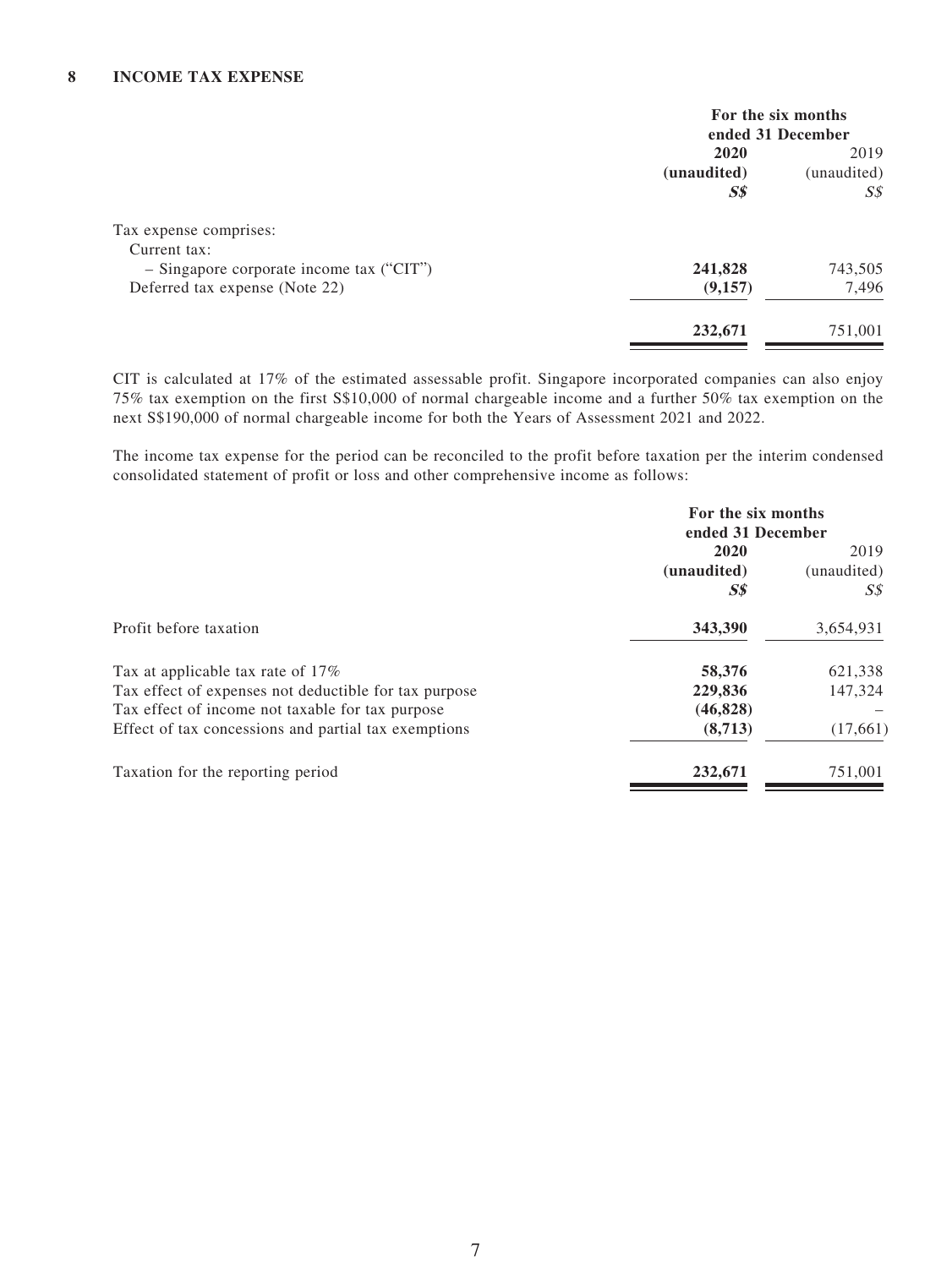#### **9 PROFIT FOR THE PERIOD**

Profit for the period has been arrived at after charging (crediting):

|                                                                                                  | For the six months ended 31 December |             |
|--------------------------------------------------------------------------------------------------|--------------------------------------|-------------|
|                                                                                                  | 2020                                 | 2019        |
|                                                                                                  | (unaudited)                          | (unaudited) |
|                                                                                                  | S\$                                  | S\$         |
| Depreciation of plant and equipment                                                              | 212,043                              | 205,184     |
| Depreciation of investment property                                                              | 8,011                                | 8,011       |
| Depreciation of right-of-use assets                                                              | 88,052                               | 40,252      |
| Listing expenses                                                                                 |                                      | 818,835     |
| Directors' remuneration                                                                          | 488,070                              | 498,287     |
| Other staff costs:                                                                               |                                      |             |
| - Salaries and other benefits                                                                    | 1,201,574                            | 2,222,009   |
| - Contributions to Central Provident Fund ("CPF")                                                | 76,042                               | 76,218      |
| Total staff costs                                                                                | 1,765,686                            | 2,796,514   |
| Cost of materials recognised as cost of services                                                 | 3,111,068                            | 6,730,661   |
| Subcontractor costs recognised as cost of services                                               | 7,435,373                            | 11,706,862  |
| Gross rental income from investment property recognised as                                       |                                      |             |
| other income (Note 6a)                                                                           | (9,955)                              | (17,100)    |
| Less: Direct operating expenses incurred for investment property<br>that generated rental income | 1,052                                | 1,036       |
|                                                                                                  |                                      |             |
|                                                                                                  | (8,903)                              | (16,064)    |

#### **10 DIVIDENDS**

No dividend has been declared by the Company or any Group entities during the six months ended 31 December 2019 and 2020 or subsequent to the month end.

#### **11 EARNINGS PER SHARE**

The calculation of basic earnings per share is based on the following data:

|                                                                   | For the six months ended 31 December |             |
|-------------------------------------------------------------------|--------------------------------------|-------------|
|                                                                   | 2020                                 |             |
|                                                                   | (unaudited)                          | (unaudited) |
| Profit for the period attributable to owners of the Company (S\$) | 110,719                              | 2,903,930   |
| Weighted average number of ordinary shares in issue               | 1,000,000,000                        | 750,000,000 |
| Basic and diluted earnings per share (S\$ cents)                  | 0.011                                | 0.39        |

The calculation of basic earnings per share for the six months ended 31 December 2020 and 2019 is based on the profit for the period attributable to owners of the Company and the weighted average number of shares in issue.

Diluted earnings per share is the same as the basic earnings per share because the Group had no dilutive securities that are convertible into shares during the six months ended 31 December 2020 and 2019.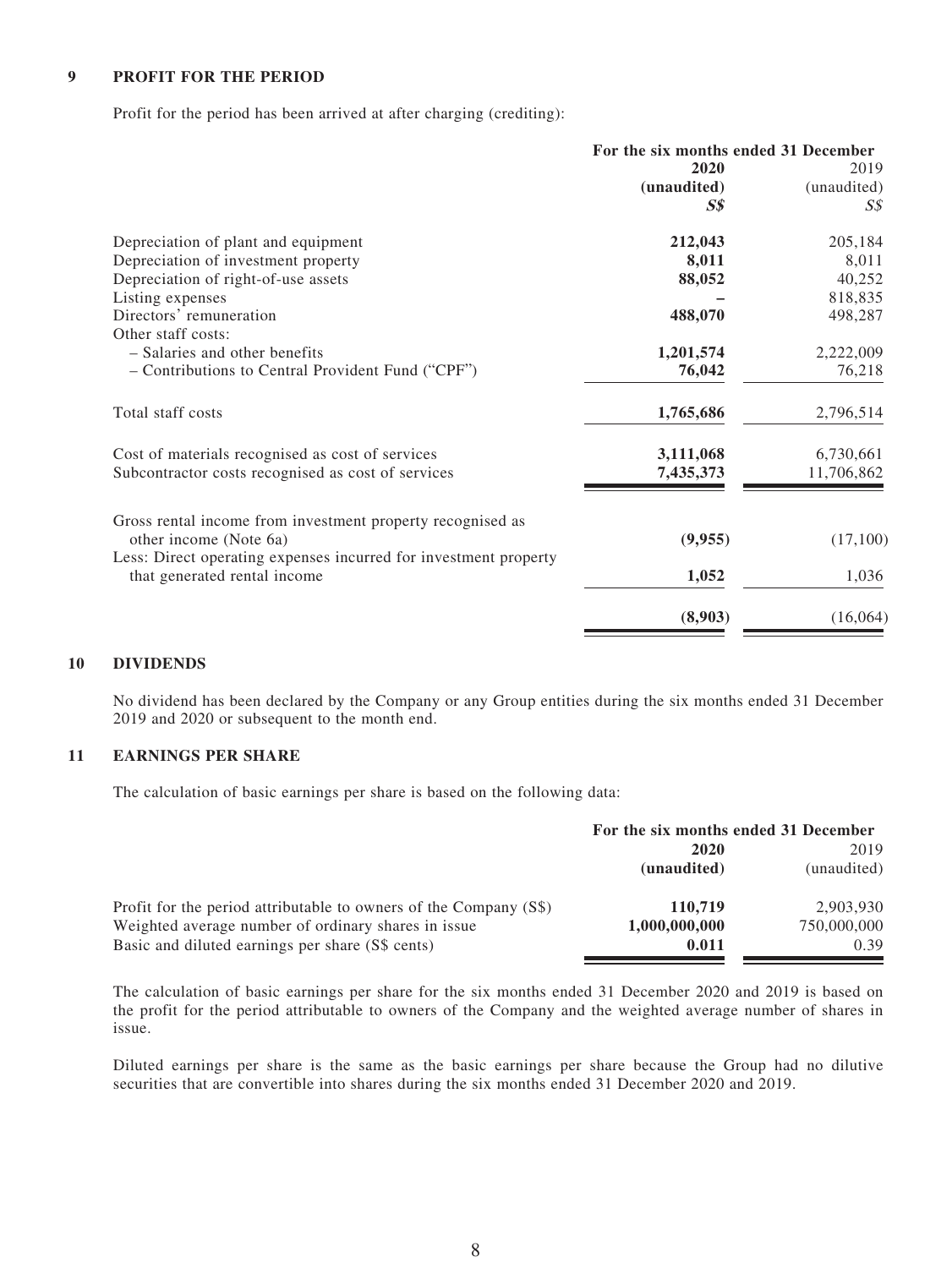### **12 PLANT AND EQUIPMENT**

|                                    | <b>Plant</b> and<br>machinery<br>S <sub>S</sub> | <b>Computers</b><br>$S\mathcal{S}$ | <b>Office</b><br>equipment<br>S <sub>s</sub> | <b>Motor</b><br>vehicles<br>$S\mathcal{S}$ | <b>Furniture</b><br>and fittings<br>$S\mathcal{S}$ | <b>Total</b><br>$S\mathcal{S}$ |
|------------------------------------|-------------------------------------------------|------------------------------------|----------------------------------------------|--------------------------------------------|----------------------------------------------------|--------------------------------|
| Cost:                              |                                                 |                                    |                                              |                                            |                                                    |                                |
| At 1 July 2019                     | 528,410                                         | 130,934                            | 65,248                                       | 1,379,447                                  | 37,701                                             | 2,141,740                      |
| Additions                          | 22,038                                          | 36,640                             |                                              | 208,700                                    | 1,051                                              | 268,429                        |
| At 30 June 2020                    | 550,448                                         | 167,574                            | 65,248                                       | 1,588,147                                  | 38,752                                             | 2,410,169                      |
| Additions                          |                                                 | 17,230                             |                                              | 69,169                                     |                                                    | 86,399                         |
| Disposals                          |                                                 | (190)                              |                                              |                                            |                                                    | (190)                          |
| At 31 December 2020                | 550,448                                         | 184,614                            | 65,248                                       | 1,657,316                                  | 38,752                                             | 2,496,378                      |
| Accumulated<br>depreciation:       |                                                 |                                    |                                              |                                            |                                                    |                                |
| At 1 July 2019                     | 264,676                                         | 127,101                            | 24,451                                       | 835,865                                    | 8,405                                              | 1,260,498                      |
| Charge for the year                | 109,173                                         | 20,615                             | 13,632                                       | 265,262                                    | 7,751                                              | 416,433                        |
| At 30 June 2020                    | 373,849                                         | 147,716                            | 38,083                                       | 1,101,127                                  | 16,156                                             | 1,676,931                      |
| Charge for the period              | 53,028                                          | 19,535                             | 5,406                                        | 130,427                                    | 3,647                                              | 212,043                        |
| Written off                        |                                                 | (190)                              |                                              |                                            |                                                    | (190)                          |
| At 31 December 2020                | 426,877                                         | 167,061                            | 43,489                                       | 1,231,554                                  | 19,803                                             | 1,888,784                      |
| <b>Carrying amounts:</b>           |                                                 |                                    |                                              |                                            |                                                    |                                |
| At 30 June 2020 (audited)          | 176,599                                         | 19,858                             | 27,165                                       | 487,020                                    | 22,596                                             | 733,238                        |
| At 31 December 2020<br>(unaudited) | 123,571                                         | 17,553                             | 21,759                                       | 425,762                                    | 18,949                                             | 607,594                        |

The above items of property, plant and equipment are depreciated on a straight-line basis at the following useful lives:

| Plant and machinery    | 5 years |
|------------------------|---------|
| Computers              | 1 year  |
| Office equipment       | 5 years |
| Motor vehicles         | 5 years |
| Furniture and fittings | 5 years |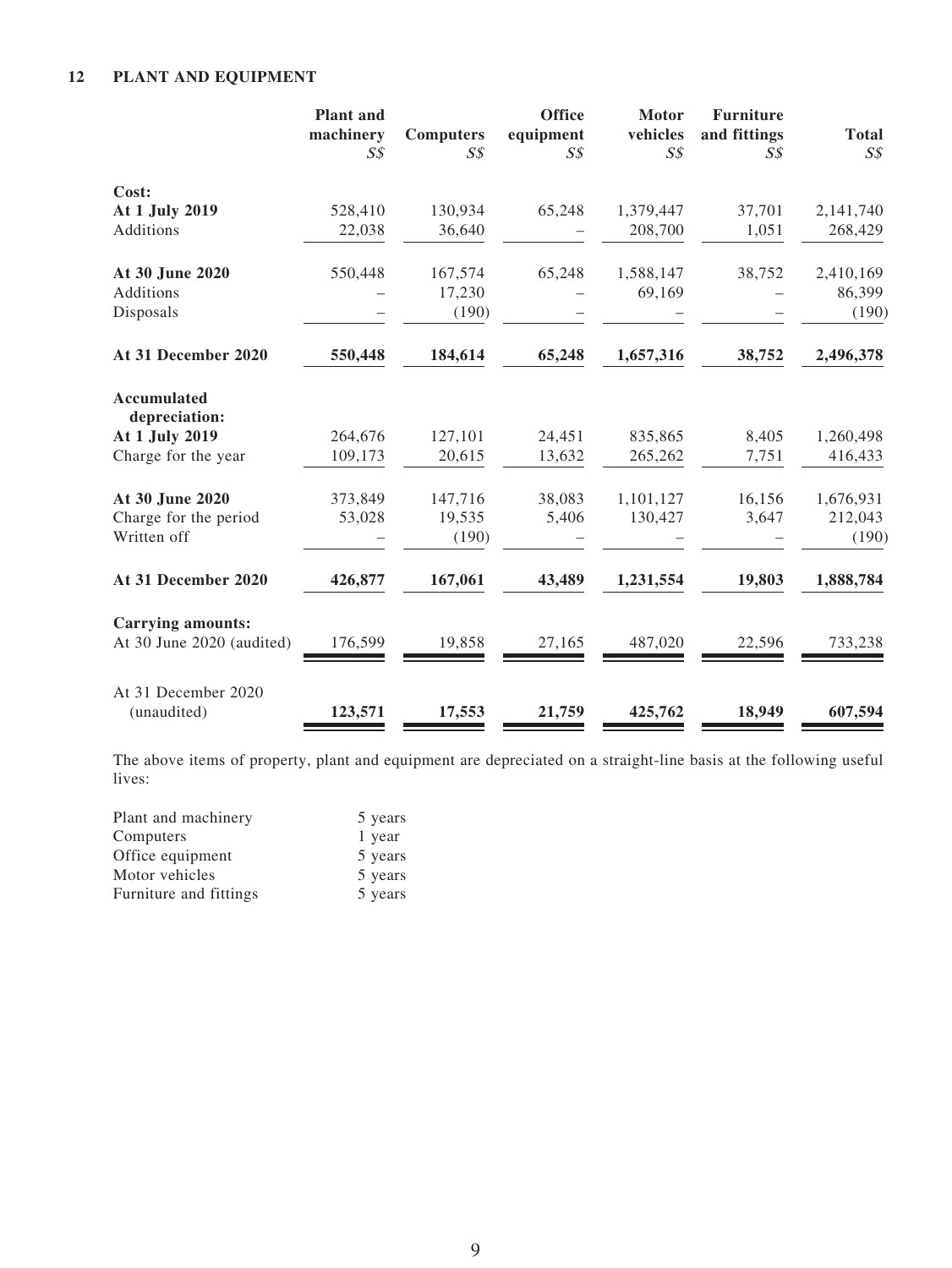#### **13 INVESTMENT PROPERTY**

|                                              | As at 31 December<br>2020                     | As at 30 June<br>2020       |
|----------------------------------------------|-----------------------------------------------|-----------------------------|
|                                              | (unaudited)<br>$\boldsymbol{S}\boldsymbol{S}$ | (audited)<br>$S\mathcal{S}$ |
| Cost:                                        |                                               |                             |
| At beginning and end of the reporting period | 933,509                                       | 933,509                     |
| <b>Accumulated depreciation:</b>             |                                               |                             |
| At beginning of the reporting period         | 77,597                                        | 61,575                      |
| Charge for the reporting period              | 8,011                                         | 16,022                      |
| At end of the reporting period               | 85,608                                        | 77,597                      |
| <b>Carrying amount:</b>                      |                                               |                             |
| At end of the reporting period               | 847,901                                       | 855,912                     |

The investment property is leased to a third party. The leases contain initial non-cancellable period of two years. Subsequent renewal are negotiated with the lessees.

The investment property is depreciated on a straight-line basis over 57 years.

As at 31 December 2020, the fair values of the investment property amounted to S\$1,020,000 (As at 30 June 2020: S\$1,020,000). The fair value measurement of the Group's investment property as at 31 January 2019 was carried out by Ascent Partners Valuation Service Limited, an independent valuer not related to the Group, and who has the appropriate qualifications and relevant experience. Management has assessed that the key inputs and assumptions used by the valuer for valuation date 31 January 2019 remain applicable and reasonable as at 30 June 2020 and 31 December 2020.

The fair values were based on comparable market transactions of similar properties in the neighbourhood that have been transferred in the open market with the significant unobservable input being the price per square meter where any significant isolated increase (decrease) in this input would result in a significantly higher (lower) fair value measurement.

The investment property is categorised within level 3 of the fair value hierarchy.

In estimating the fair value of the property, the highest and best use of the property is its current use.

Details of the Group's investment properties and information about the fair value hierarchy as at the end of each period are as follows:

|                                                           |               | Fair value as at        |                     |
|-----------------------------------------------------------|---------------|-------------------------|---------------------|
| <b>Address</b>                                            | <b>Tenure</b> | 31 December 2020<br>S\$ | 30 June 2020<br>S\$ |
| Level 3                                                   |               |                         |                     |
| No.3 Ang Mo Kio St. #04-34,<br>Link@AMK, Singapore 569139 | 57 years      | 1,020,000               | 1,020,000           |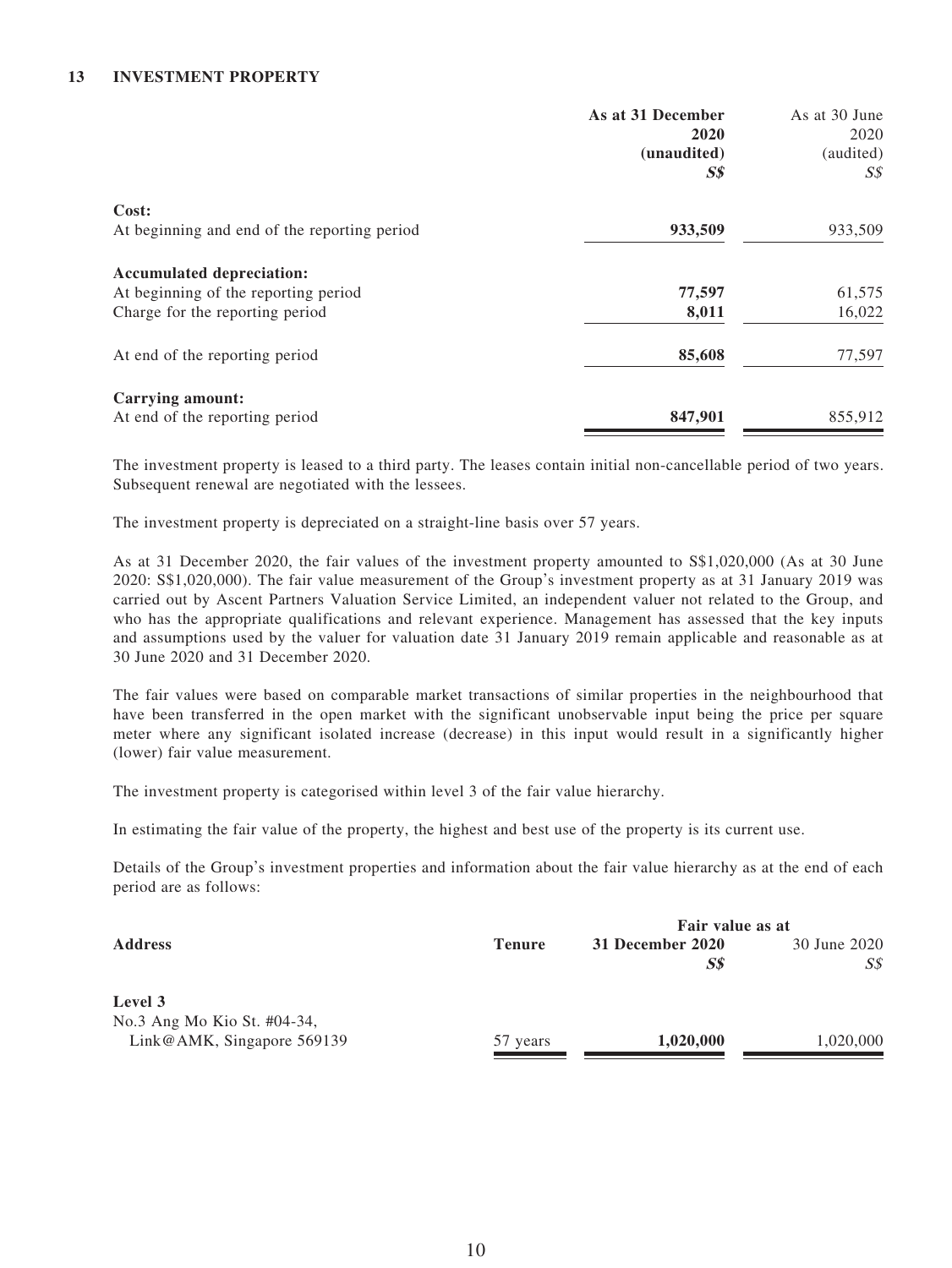#### **14 RIGHT-OF-USE ASSETS (GROUP AS A LESSEE)**

|                                                        | <b>Dormitories</b><br>SS | <b>Office</b><br>S <sub>S</sub> | <b>Office</b><br>equipment<br>SS | <b>Total</b><br>S <sub>s</sub> |
|--------------------------------------------------------|--------------------------|---------------------------------|----------------------------------|--------------------------------|
| Cost:                                                  |                          |                                 |                                  |                                |
| At 1 July 2019 (Upon adoption of IFRS 16)<br>Additions | 88,141<br>178,416        | 232,804                         | 11,213                           | 332,158<br>178,416             |
| At 30 June 2020<br>Additions                           | 266,557                  | 232,804                         | 11,213                           | 510,574                        |
| At 31 December 2020                                    | 266,557                  | 232,804                         | 11,213                           | 510,574                        |
| <b>Accumulated Depreciation:</b>                       |                          |                                 |                                  |                                |
| At 1 July 2019 (Upon adoption of IFRS 16)              | 42,308                   | 51,734                          | 2,616                            | 96,658                         |
| Charge for the year                                    | 79,478                   | 77,601                          | 2,243                            | 159,322                        |
| At 30 June 2020                                        | 121,786                  | 129,335                         | 4,859                            | 255,980                        |
| Additions                                              | 48,130                   | 38,801                          | 1,121                            | 88,052                         |
| At 31 December 2020                                    | 169,916                  | 168,136                         | 5,980                            | 344,032                        |
| <b>Carrying amount</b>                                 |                          |                                 |                                  |                                |
| At 30 June 2020 (audited)                              | 144,771                  | 103,469                         | 6,354                            | 254,594                        |
| At 31 December 2020 (unaudited)                        | 96,641                   | 64,668                          | 5,233                            | 166,542                        |

The Group leases several assets including staff dormitories, office and office equipment. The lease term is two to five years (30 June 2020: two to five years).

The Group has no options to purchase any of its leased assets at the end of the lease term. The Group's obligations are secured by the lessors' title to the leased assets for such leases.

The maturity analysis of lease liabilities is presented in Note 21.

#### **Amounts recognised in profit or loss**

|                                                      | For the six months<br>ended 31 December |             |
|------------------------------------------------------|-----------------------------------------|-------------|
|                                                      | 2020                                    |             |
|                                                      | (unaudited)                             | (unaudited) |
|                                                      | $\boldsymbol{S}\boldsymbol{S}$          | S\$         |
| Depreciation expense on right-of-use assets (Note 9) | 88,052                                  | 40,252      |
| Interest expense on lease liabilities (Note 7)       | 2,552                                   | 4.755       |
| Expense relating to short-term leases                | 7.272                                   | 30,074      |

As at 31 December 2020, the Group is committed to S\$Nil (30 June 2020: S\$4,800) for short-term leases.

The total cash outflow for leases during the six months ended 31 December 2020 amount to S\$97,586 (31 December 2019: S\$94,672).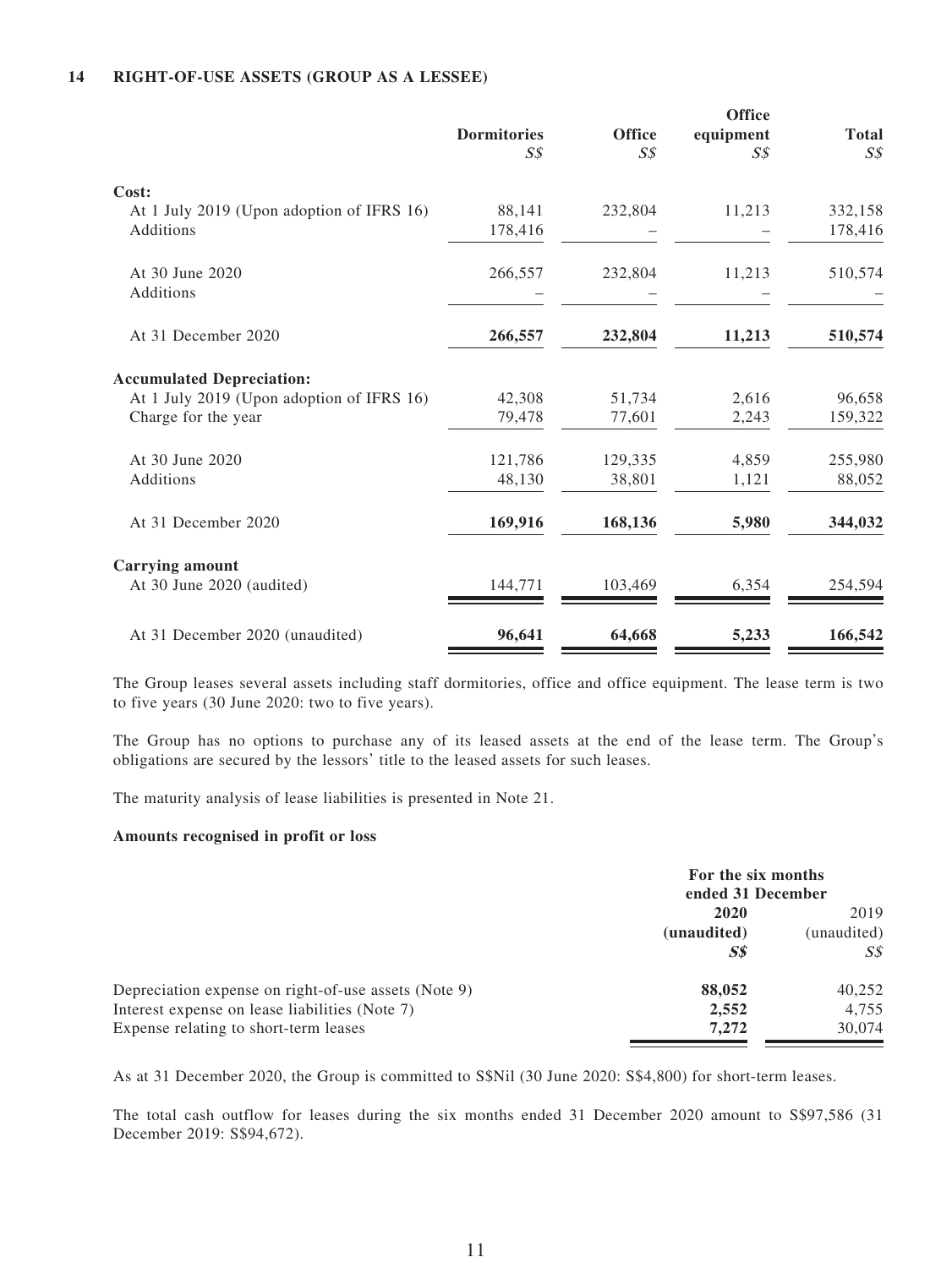|                                    | As at 31 December | As at 30 June  |
|------------------------------------|-------------------|----------------|
|                                    | 2020              | 2020           |
|                                    | (unaudited)       | (audited)      |
|                                    | S <sub>s</sub>    | $S\mathcal{S}$ |
| Trade receivables                  | 6,911,291         | 3,088,064      |
| Less: Allowance for doubtful debts | (233, 811)        | (233, 811)     |
|                                    | 6,677,480         | 2,854,253      |

The Group grants a credit term to customers of typically 30 to 35 days from invoice date for trade receivables to all customers, for the six months ended 31 December 2020 (30 June 2020: 30 to 35 days). The following is an aged analysis of trade receivables, net of allowance for doubtful debts, presented based on the invoice date which approximated the revenue recognition date at the end of each reporting period:

| As at 31 December<br>2020<br>(unaudited) | As at 30 June<br>2020<br>(audited) |
|------------------------------------------|------------------------------------|
|                                          | $S\mathcal{S}$                     |
| 5,486,953                                | 1,726,441                          |
| 3,151                                    | 326,514                            |
| 709,997                                  | 384,793                            |
| 43,335                                   | 14,964                             |
| 434,044                                  | 401,541                            |
| 6,677,480                                | 2,854,253                          |
|                                          | S <sub>s</sub>                     |

Before accepting any new customer, the Group has assessed the potential customer's credit quality and defined credit limit to each customer on individual basis. Limits attributed to customers are reviewed when necessary. The majority of the Group's trade receivables that are neither past due nor impaired have good credit quality with reference to respective settlement history.

The Group does not charge interest or hold any collateral over these balances.

The Group applies the simplified approach to provide impairment loss measured as expected credit losses ("ECL") prescribed by IFRS 9.

To measure the ECL of trade receivables, trade receivables are assessed individually for all customers.

As part of the Group's credit risk management, the Group assesses the impairment for its customers by reference to past default experience and current past due exposure of the debtor and an analysis of the debtor's current financial position, adjusted for factors that are specific to the debtors, general economic conditions and an assessment of both the current as well as forecast direction of conditions at the reporting date.

The estimated loss rates are estimated based on historical observed default rates over the expected life of the debtors and are adjusted for forward-looking information that is available without undue cost or effort. As at 31 December 2020, the Group recognised S\$233,811 impairment allowance based on individual assessment for all customers.

There had been no changes in the estimation techniques or significant assumption made during the current reporting period.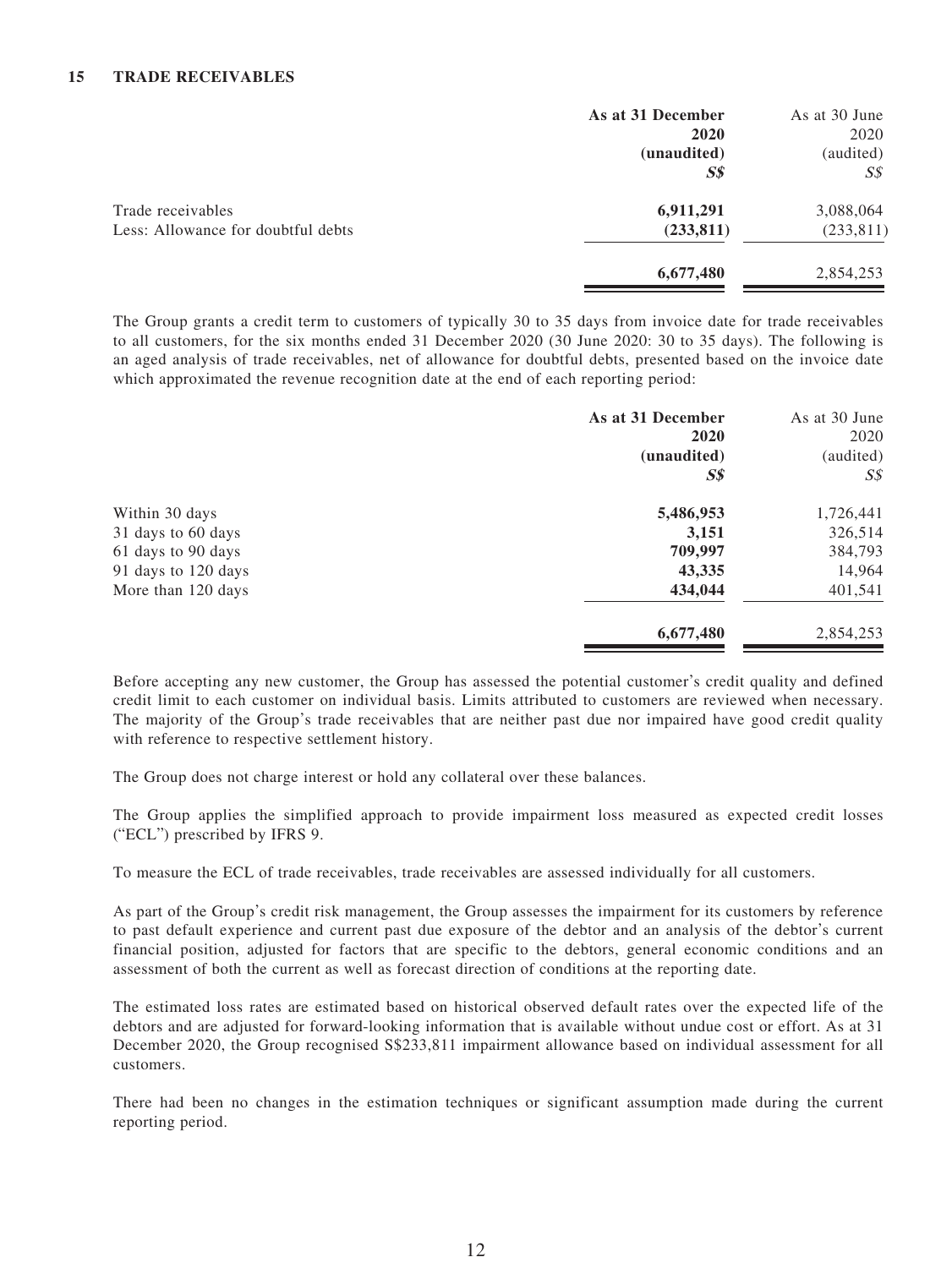The table below is an analysis of trade receivables as at the end of each reporting period:

#### **Analysis of trade receivables:**

| As at 31 December | As at 30 June  |
|-------------------|----------------|
| 2020              | 2020           |
| (unaudited)       | (audited)      |
| <b>S\$</b>        | $S\mathcal{S}$ |
| 5,486,953         | 1,726,441      |
| 1,190,527         | 1,127,812      |
| 6,677,480         | 2,854,253      |
| 233,811           | 233,811        |
| (233, 811)        | (233, 811)     |
| 6,677,480         | 2,854,253      |
|                   |                |

The following is an analysis of trade receivables by age, presented based on the due date at the end of each reporting period, net of allowance for impairment losses:

Receivables that are past due but not impaired:

|                     | As at 31 December | As at 30 June  |
|---------------------|-------------------|----------------|
|                     | 2020              | 2020           |
|                     | (unaudited)       | (audited)      |
|                     | S <sub>s</sub>    | S <sub>s</sub> |
| Within 30 days      | 3,151             | 326,514        |
| 31 days to 60 days  | 709,997           | 384,793        |
| 61 days to 90 days  | 43,335            | 14,964         |
| 91 days to 120 days |                   | 6,212          |
| More than 120 days  | 434,044           | 395,329        |
|                     | 1,190,527         | 1,127,812      |
|                     |                   |                |

Included in the Group's trade receivables are carrying amount of approximately S\$1,190,527 which are past due as at 31 December 2020 (30 June 2020: S\$1,127,812), for which the Group has not provided for impairment loss as there has not been a significant change in credit quality and the amounts are still considered recoverable based on repayment history of respective customers. Management has assessed that the receivables as at 31 December 2020 that are past due beyond 90 days are not in default as a significant portion of these relate to backcharges to a subcontractor, to which the Group is in a net payable position as at 31 December 2020.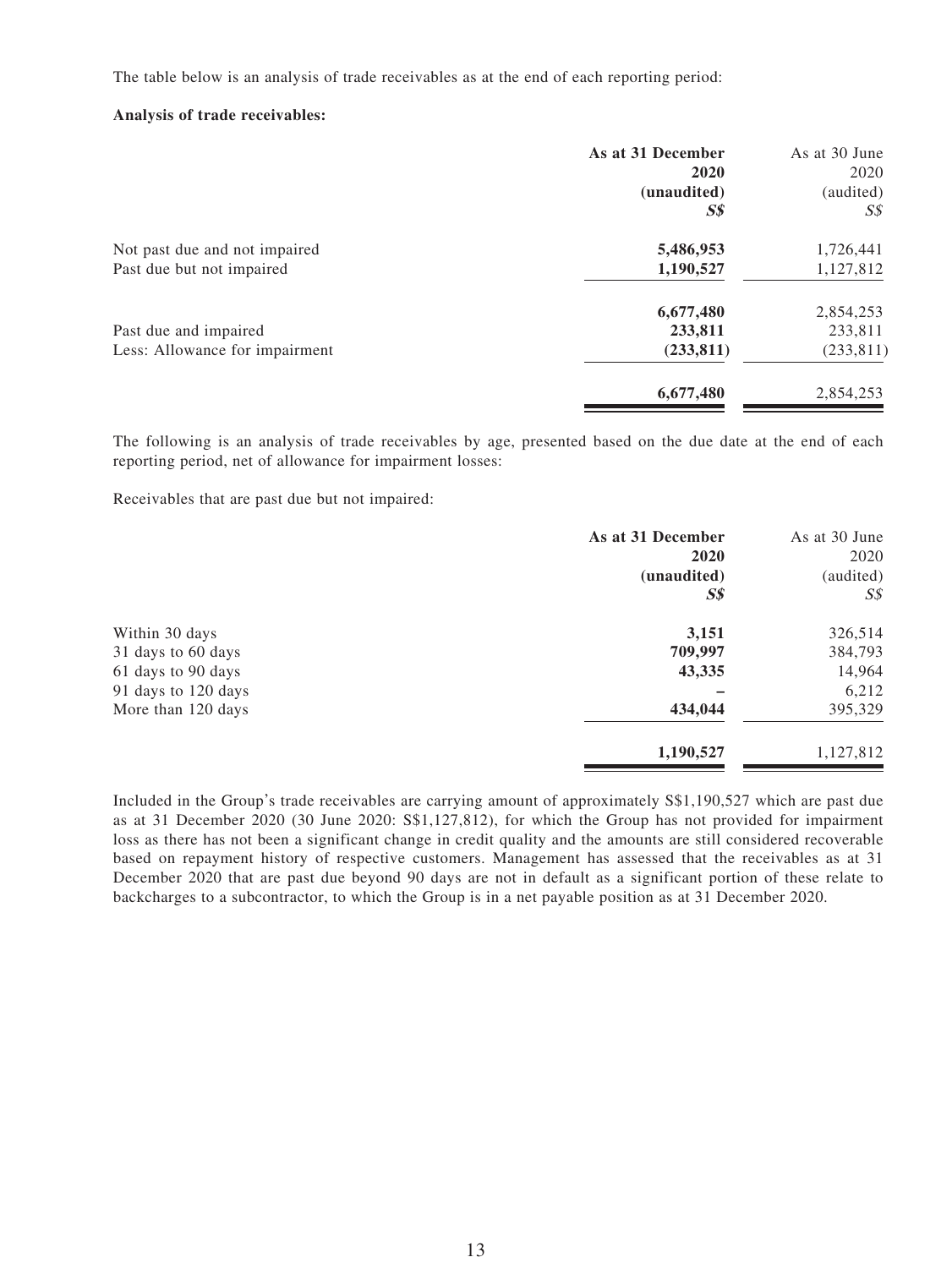Movements in the allowance for impairment losses on trade receivables:

|                                          | As at 31 December              | As at 30 June     |
|------------------------------------------|--------------------------------|-------------------|
|                                          | 2020<br>(unaudited)            | 2020<br>(audited) |
|                                          | $\boldsymbol{S}\boldsymbol{S}$ | S\$               |
| Balance at beginning of reporting period | 233,811                        | 22,325            |
| Impairment losses recognised             |                                | 211,486           |
| Balance at end of reporting period       | 233,811                        | 233,811           |

The movement for the six months ended 31 December 2020, i.e., in lifetime ECL, has been recognised for trade receivables in accordance with the simplified approach set in IFRS 9.

#### **16 a. DEPOSITS**

The amounts as at 30 June 2020 and 31 December 2020 relate to cash deposits placed directly either with a customer or with a bank (for performance guarantee issued) as security for due performance and observance of the Group's obligations under contracts entered into between the Group and its customers, where the projects are due to be completed in November 2022 and March 2022 respectively.

The management considered the ECL for such deposit to be insignificant as at 30 June 2020 and 31 December 2020.

#### **b. OTHER RECEIVABLES, DEPOSITS AND PREPAYMENTS**

|                          | As at 31 December | As at 30 June  |
|--------------------------|-------------------|----------------|
|                          | 2020              | 2020           |
|                          | (unaudited)       | (audited)      |
|                          | $S\$$             | $S\mathcal{S}$ |
| Deposits (Note)          | 458,874           | 476,999        |
| Prepayments              | 106,923           | 28,353         |
| Grant receivables (Note) | 19,780            | 244,056        |
| Others (Note)            | 82,037            | 77,374         |
|                          | 667,614           | 826,782        |

Note: The management considered the ECL for deposits, grant receivables and others to be insignificant as at 31 December 2020 and 30 June 2020.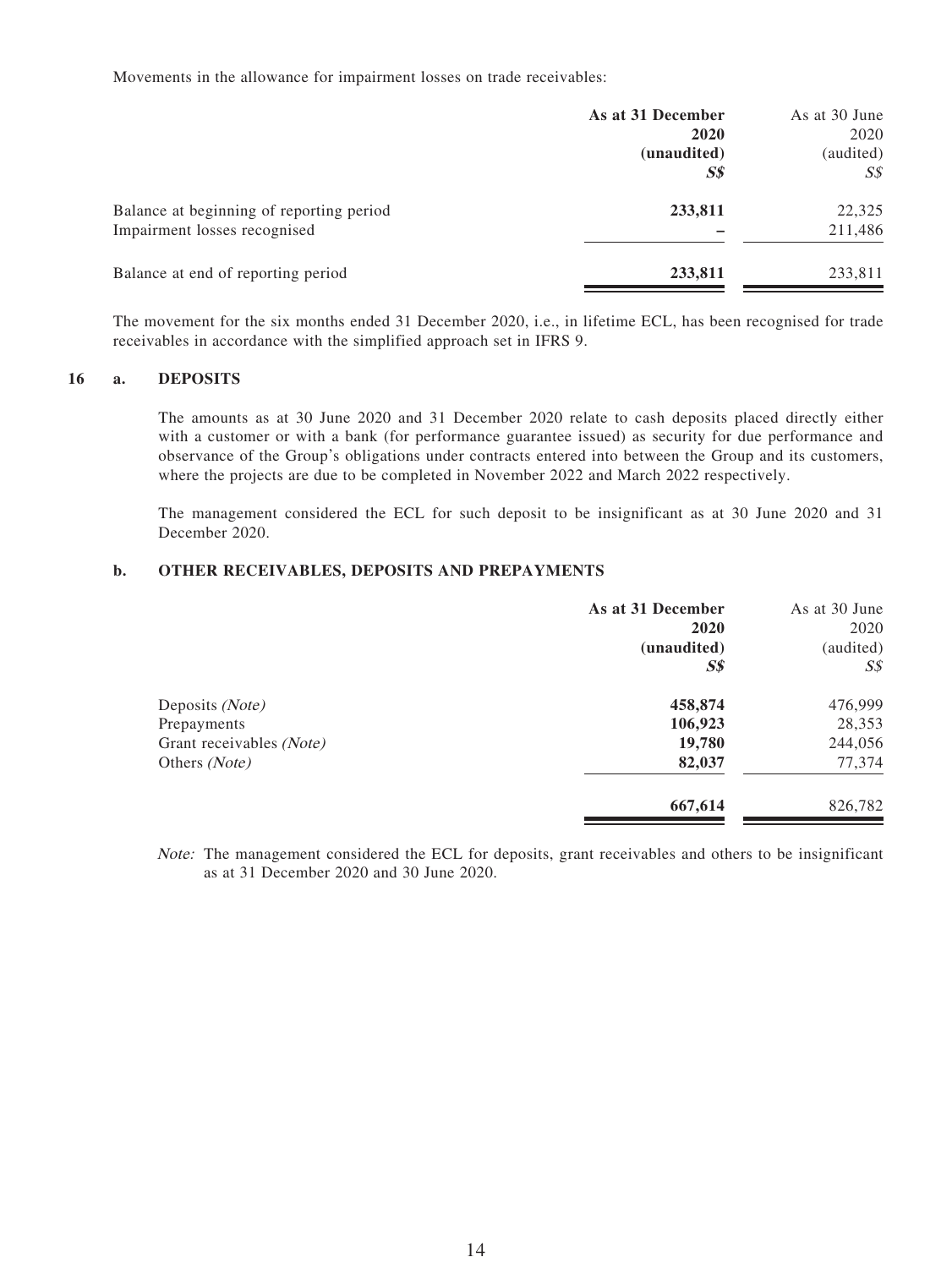#### **17 CONTRACT ASSETS/LIABILITIES**

The following is the analysis of the contract assets and contract liabilities for financial reporting purpose:

|                      | As at 31 December | As at 30 June  |
|----------------------|-------------------|----------------|
|                      | 2020              | 2020           |
|                      | (unaudited)       | (audited)      |
|                      | $S\$$             | $S\mathcal{S}$ |
| Contract assets      | 39,861,926        | 39,632,362     |
| Contract liabilities | (23, 754)         | (300, 528)     |
|                      | 39,838,172        | 39, 331, 834   |

Contract assets (retention receivables) and contract liabilities arising from the same contract are presented on a net basis above. In the analysis below, these contract assets (retention receivables) and contract liabilities are presented on a gross basis.

Contract assets (retention receivables) and contract liabilities arising from the same contract are presented on a net basis above. In the analysis below, these contract assets (retention receivables) and contract liabilities are presented on a gross basis, with the effect of grossing up being S\$Nil as at 31 December 2020 (30 June 2020: S\$56,875).

#### **Contract assets**

Amounts represent the Group's rights to considerations from customers for the provision of electrical engineering services, which arise when: (i) the Group completed the relevant services under such contracts and pending formal certification by the customers; and (ii) the customers withhold certain amounts payable to the Group as retention money to secure the due performance of the contracts for a period of generally 12 months (defect liability period) after completion of the relevant works. Any amount previously recognised as a contract asset is reclassified to trade receivables at the point at which it becomes unconditional and is invoiced to the customer.

The Group's contract assets are analysed as follows:

|                                       | As at 31 December | As at 30 June |
|---------------------------------------|-------------------|---------------|
|                                       | 2020              | 2020          |
|                                       | (unaudited)       | (audited)     |
|                                       | <b>S\$</b>        | SS            |
| Retention receivables                 | 5,331,815         | 4,712,601     |
| Less: Allowance for impairment losses | (205,000)         | (205,000)     |
| Others (Note)                         | 34,735,111        | 35,181,636    |
|                                       | 39,861,926        | 39,689,237    |
|                                       |                   |               |

Note: Others represent the revenue not yet billed to the customers, for which the Group has completed the relevant services under such contracts but yet to be certified by architects, surveyors or other representatives appointed by the customers.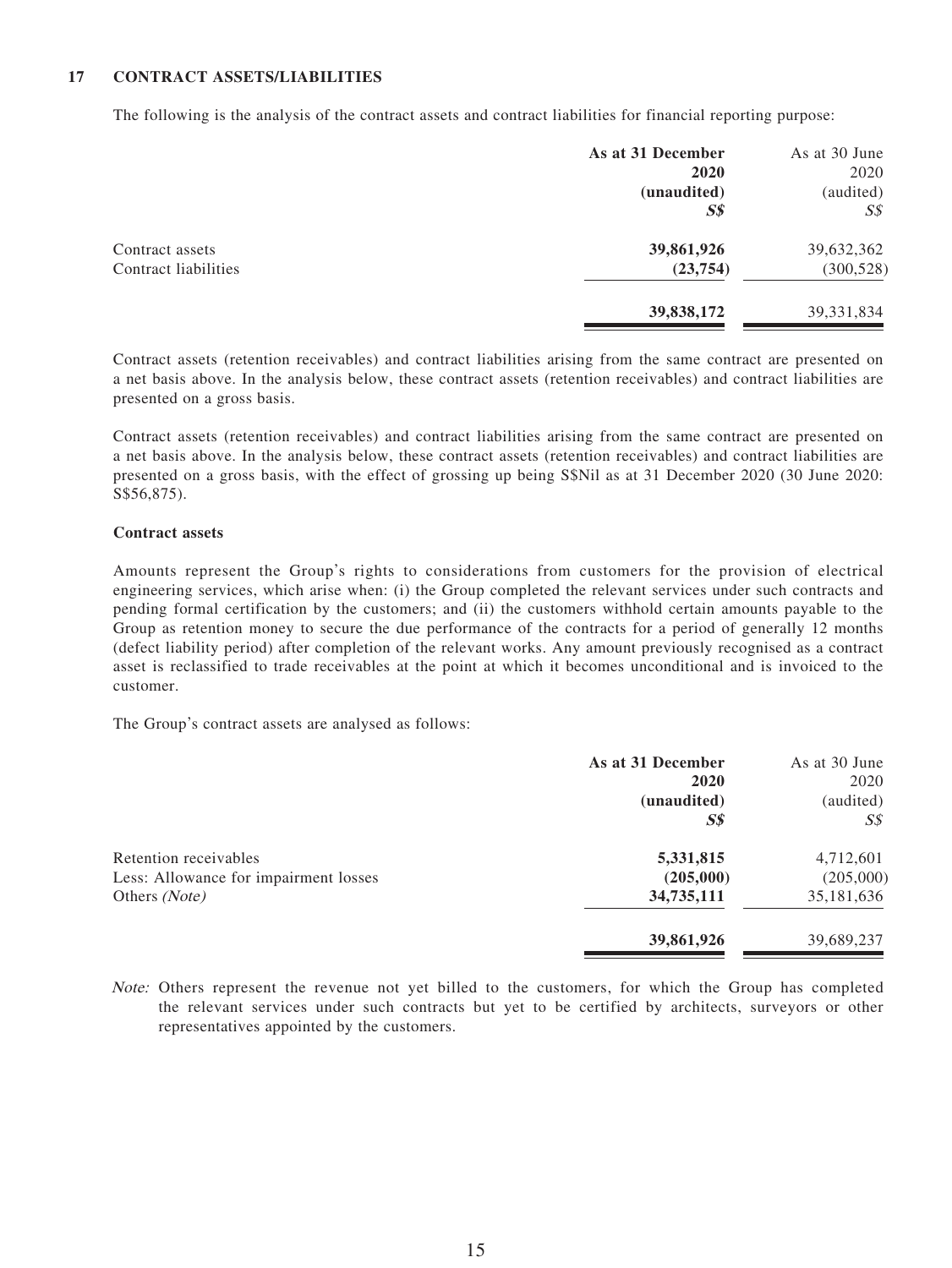Changes of contract assets were mainly due to changes in: (1) the amount of retention receivables (generally at a certain percentage of total contract sum) in accordance with the number of ongoing and completed contracts under the defect liability period; and (2) the size and number of contract works that the relevant services were completed but yet certified by architects, surveyors or other representatives appointed by the customers at the end of each reporting period.

The Group's contract assets include retention receivables to be settled, based on the expiry of the defect liability period of the relevant contracts or in accordance with the terms specified in the relevant contracts, at the end of the reporting period. The balances are classified as current as they are expected to be received within the Group's normal operating cycle.

To measure ECL, contract assets are assessed individually for all customers. The contract assets relate to unbilled work in progress and have substantially the same risk characteristics as the trade receivables for the same type of contracts. The Group has therefore concluded that the expected loss rates for trade receivables are a reasonable approximation for the loss rates for contract assets. Based on the individual assessment for all customers by management of the Group, other than disclosed below, it is considered that the ECL for contract assets is insignificant as at 31 December 2020 and 30 June 2020.

Movements in the allowance for impairment losses on retention receivables:–

|                                          | As at 31 December | As at 30 June |
|------------------------------------------|-------------------|---------------|
|                                          | 2020              | 2020          |
|                                          | (unaudited)       | (audited)     |
|                                          | $S\$$             | S\$           |
| Balance at beginning of reporting period | 205,000           |               |
| Impairment losses recognised             |                   | 205,000       |
| Balance at end of reporting period       | 205,000           | 205,000       |
|                                          |                   |               |

#### **Contract liabilities**

The contract liabilities represents the Group's obligation to transfer services to customers for which the Group has received consideration (or an amount of consideration is due) from the customers according to the progressive billing arrangement stated in the contracts. Contract liabilities as at 31 December 2020 and 30 June 2020 mainly relate to advances received from customers.

The Group's contract liabilities are analysed as follows:

| As at 31 December | As at 30 June  |
|-------------------|----------------|
| 2020              | 2020           |
| (unaudited)       | (audited)      |
| S <sub>s</sub>    | $S\mathcal{S}$ |
| 23,754            | 357,403        |
|                   |                |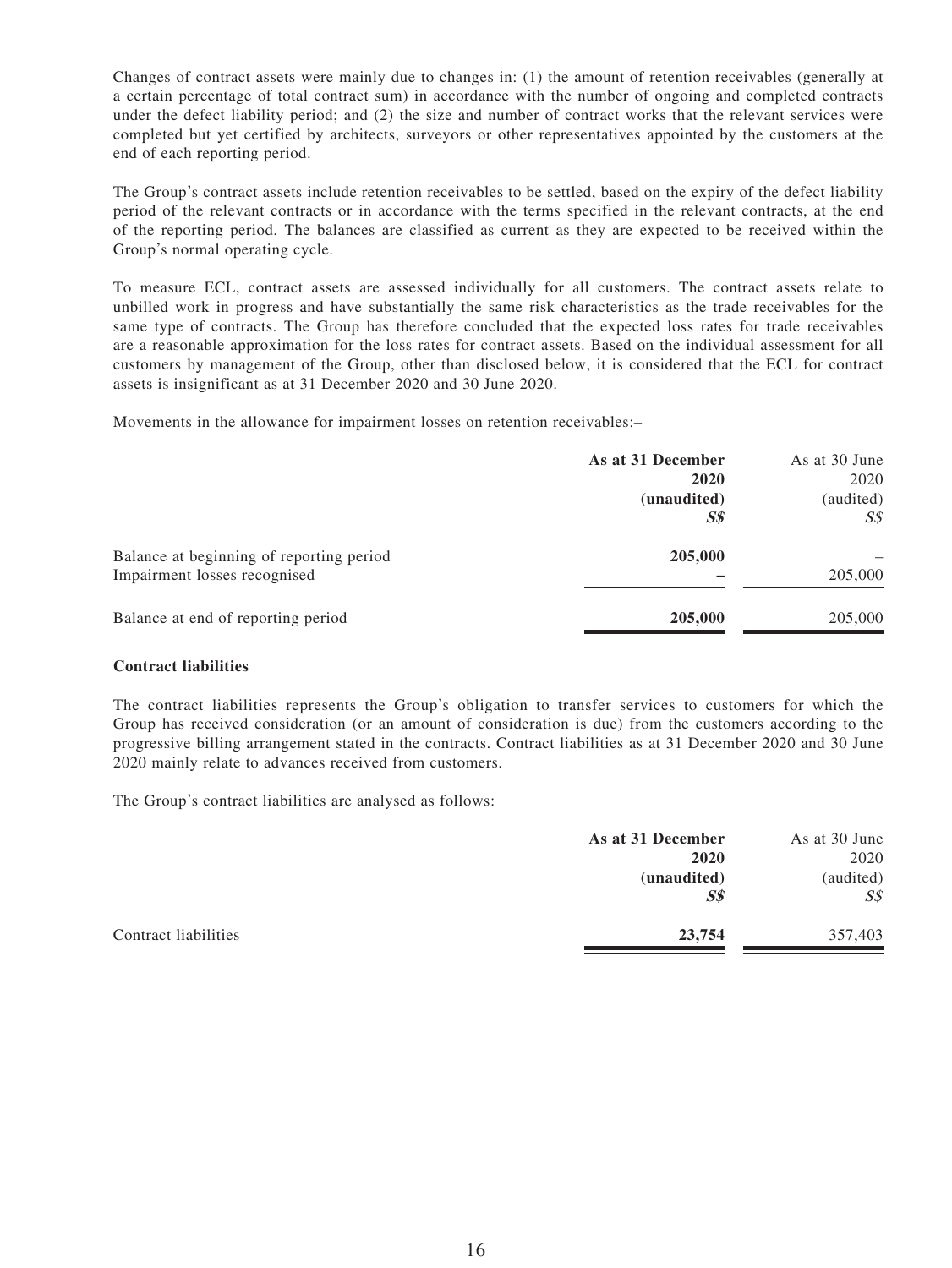|                                                | As at 31 December                        | As at 30 June |
|------------------------------------------------|------------------------------------------|---------------|
|                                                | 2020                                     | 2020          |
|                                                | (unaudited)                              | (audited)     |
|                                                | $\boldsymbol{S}\boldsymbol{\mathcal{S}}$ | SS            |
| Financial assets mandatorily measured at FVTPL |                                          |               |
| Dual currency investments in S\$               |                                          | 2,805,401     |
| Dual currency investments in US\$              |                                          | 2,773,621     |
|                                                |                                          | 5,579,022     |

The Group uses short-term dual currency investments as a tool to earn higher interest on its bank balances as compared to short-term time deposits. Dual currency investments are a type of structured investment that combines time deposits with an embedded currency option. On trade date, the Group agrees the base currency (in which principal invested is denominated), an alternate currency, a strike rate and tenor with the financial institution. Upon expiry, should the base currency depreciate against the alternate currency, principal and interest will be received in based currency. Otherwise, principal and interest will be converted to alternate currency at strike rate and received.

#### **19 BANK BALANCES AND CASH**

|                                                                 | As at 31 December              | As at 30 June |
|-----------------------------------------------------------------|--------------------------------|---------------|
|                                                                 | 2020                           | 2020          |
|                                                                 | (unaudited)                    | (audited)     |
|                                                                 | $\boldsymbol{S}\boldsymbol{S}$ | SS            |
| Cash at banks                                                   | 18,555,852                     | 15,722,361    |
| Cash on hand                                                    | 31,418                         | 31,387        |
| Cash and cash equivalents in the interim consolidated statement |                                |               |
| of cash flows                                                   | 18,587,270                     | 15,753,748    |

As at 31 December 2020, other than time deposits of S\$8,354,500 (30 June 2020: S\$9,093,085) with tenure of three months and which carry fixed interest rate of 0.25% per annum, and bank balances of S\$9,681,142 (30 June 2020: S\$6,144,672) that carry effective interest rate ranging from 0.001% to 0.3% per annum (30 June 2020: 0.09% to 1.24% per annum), the remaining bank balances and cash are interest-free.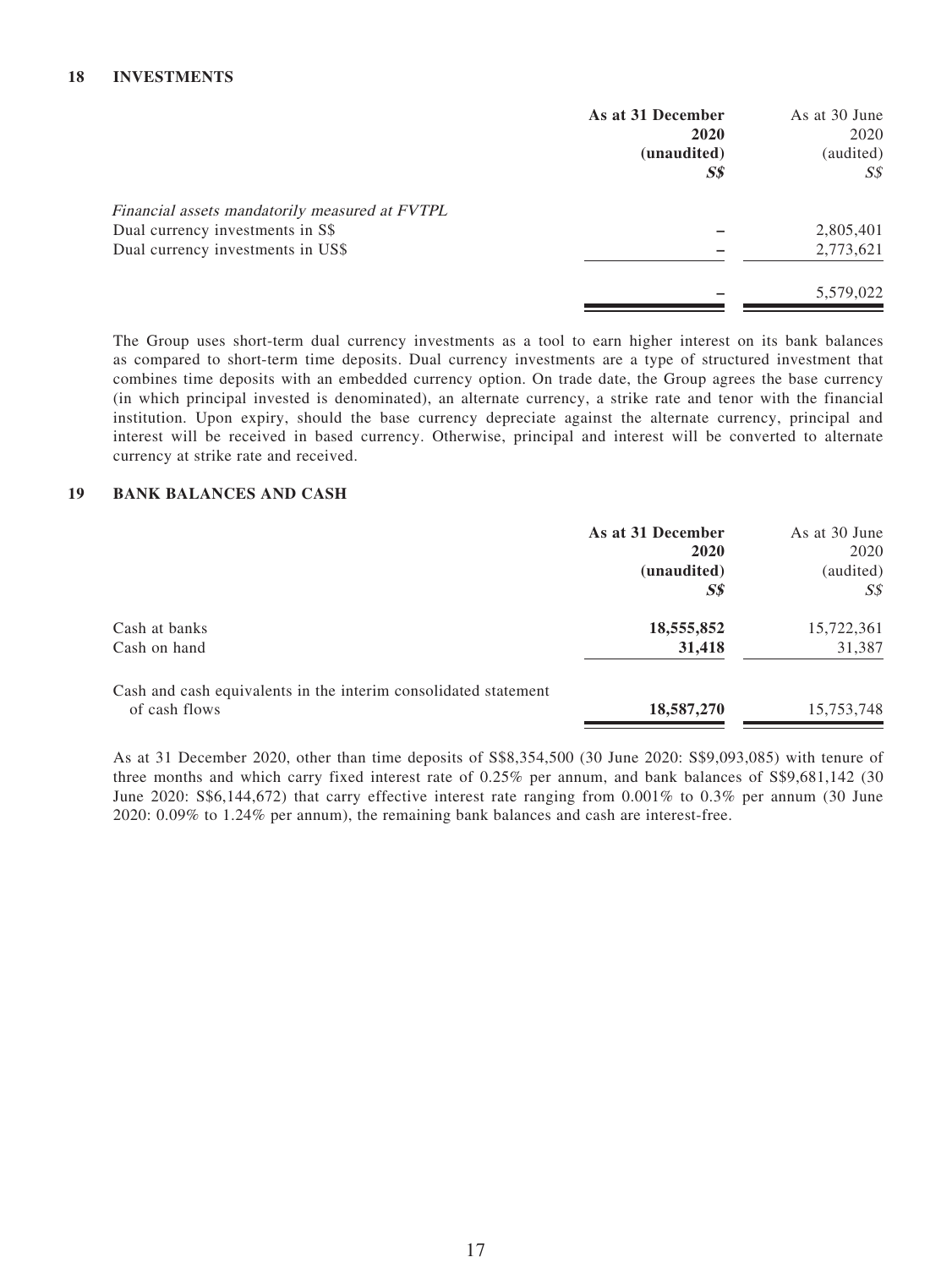#### **20 TRADE AND OTHER PAYABLES**

Trade and other payables comprise the following:

|                                         | As at 31 December              | As at 30 June |
|-----------------------------------------|--------------------------------|---------------|
|                                         | 2020                           | 2020          |
|                                         | (unaudited)                    | (audited)     |
|                                         | $\boldsymbol{S}\boldsymbol{S}$ | SS            |
| Trade payables                          | 6,082,928                      | 1,669,311     |
| Trade accruals                          | 18,612,750                     | 21,665,536    |
| Retention payables (Note)               | 2,677,656                      | 2,247,912     |
|                                         | 27,373,334                     | 25,582,759    |
| Other payables                          |                                |               |
| Payroll and CPF payables                | 238,864                        | 225,245       |
| Goods and Services Tax ("GST") payables | 11,382                         | 233,432       |
| Rental deposit received                 | 5,800                          | 8,550         |
| Deferred grant income                   | 19,780                         | 145,806       |
| Accrued audit fee                       |                                | 205,000       |
| Others                                  | 96,041                         | 4,225         |
|                                         | 27,745,201                     | 26,405,017    |

Note: The retention payables to subcontractors are interest-free and payable after the completion of maintenance period or in accordance with the terms specified in the relevant contracts for a period of generally 12 months after completion of the relevant works.

The following is an aged analysis of trade payables presented based on the invoice date at the end of each reporting period:

|                | As at 31 December | As at 30 June  |
|----------------|-------------------|----------------|
|                | 2020              | 2020           |
|                | (unaudited)       | (audited)      |
|                | S <sub>s</sub>    | S <sub>s</sub> |
| Within 30 days | 5,678,069         | 980,251        |
| 31 to 60 days  | 4,011             | 348,509        |
| 61 to 90 days  | 259,748           | 11,547         |
| 91 to 120 days |                   | 47,198         |
| Over 120 days  | 141,100           | 281,806        |
|                | 6,082,928         | 1,669,311      |

The credit period on purchases from suppliers and subcontractors is 30 to 90 days (30 June 2020: 30 to 90 days) or payable upon delivery.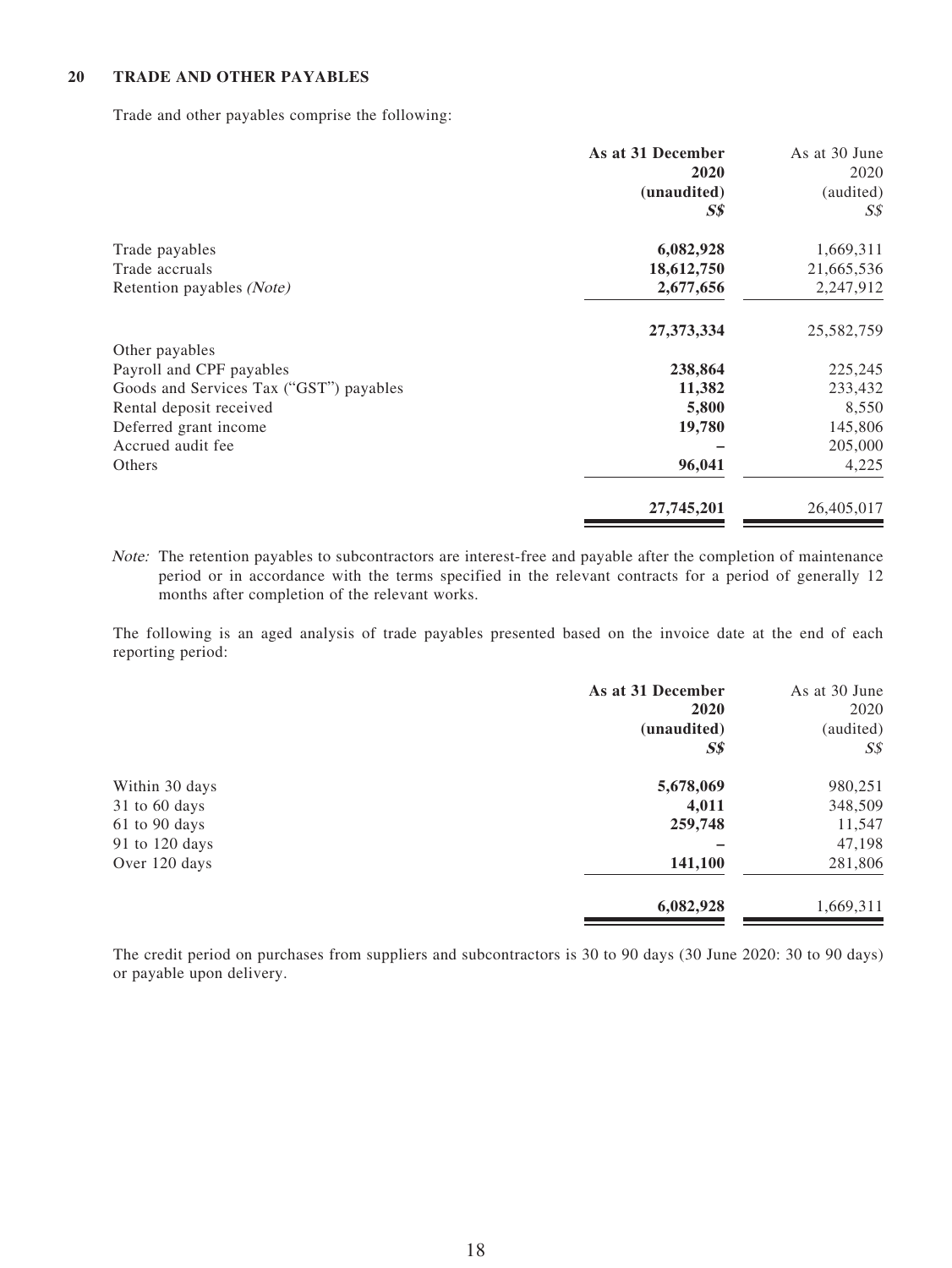#### **21 LEASE LIABILITIES**

|                                                                      | As at 31 December<br>2020 | As at 30 June<br>2020 |
|----------------------------------------------------------------------|---------------------------|-----------------------|
|                                                                      | (unaudited)               | (audited)             |
|                                                                      | <b>S\$</b>                | S\$                   |
| Lease liabilities payable:                                           |                           |                       |
| Within one year                                                      | 161,770                   | 175,042               |
| Within a period of more than one year but not more<br>than two years | 10,042                    | 83,359                |
| Within a period of more than two years but not more                  |                           |                       |
| than five years                                                      | 792                       | 1,967                 |
|                                                                      | 172,604                   | 260,368               |
| Less: Amount due for settlement with 12 months (shown under          |                           |                       |
| current liabilities)                                                 | (161,770)                 | (175, 042)            |
| Amount due for settlement after 12 months (shown under non           |                           |                       |
| current liabilities)                                                 | 10,834                    | 85,326                |

The Group does not face a significant liquidity risk with regard to its lease liabilities. Lease liabilities are monitored within the Group's finance function.

The above represents leases for certain staff dormitories, office and office equipment of the Group. The weighted average incremental borrowing rate was 2.29% per annum.

The Group's lease does not contain variable lease payments and accordingly no expense relating to variable lease payments is included in the measurement of lease liabilities.

Certain leases of the Group contain extension periods, for which the related lease payments had not been included in lease liabilities as the Group is not reasonably certain to exercise these extension options. These extension options are exercisable by the Group and not by the lessor.

#### **22 DEFERRED TAX LIABILITIES**

|                                                                                                                    | As at 31 December<br>2020                     | As at 30 June<br>2020 |
|--------------------------------------------------------------------------------------------------------------------|-----------------------------------------------|-----------------------|
|                                                                                                                    | (unaudited)<br>$\boldsymbol{S}\boldsymbol{S}$ | (audited)<br>S\$      |
| As at 1 July 2020/1 July 2019<br>Recognised in profit or loss during the period:<br>- Accelerated tax depreciation | 61,338                                        | 53,603                |
|                                                                                                                    | (9,157)                                       | 7,735                 |
| As at 31 December 2020/30 June 2020                                                                                | 52,181                                        | 61,338                |

The deferred tax liabilities resulted from temporary taxable differences arising from accelerated depreciation in relation to capital allowance claims on qualified assets in accordance with prevailing tax laws in Singapore.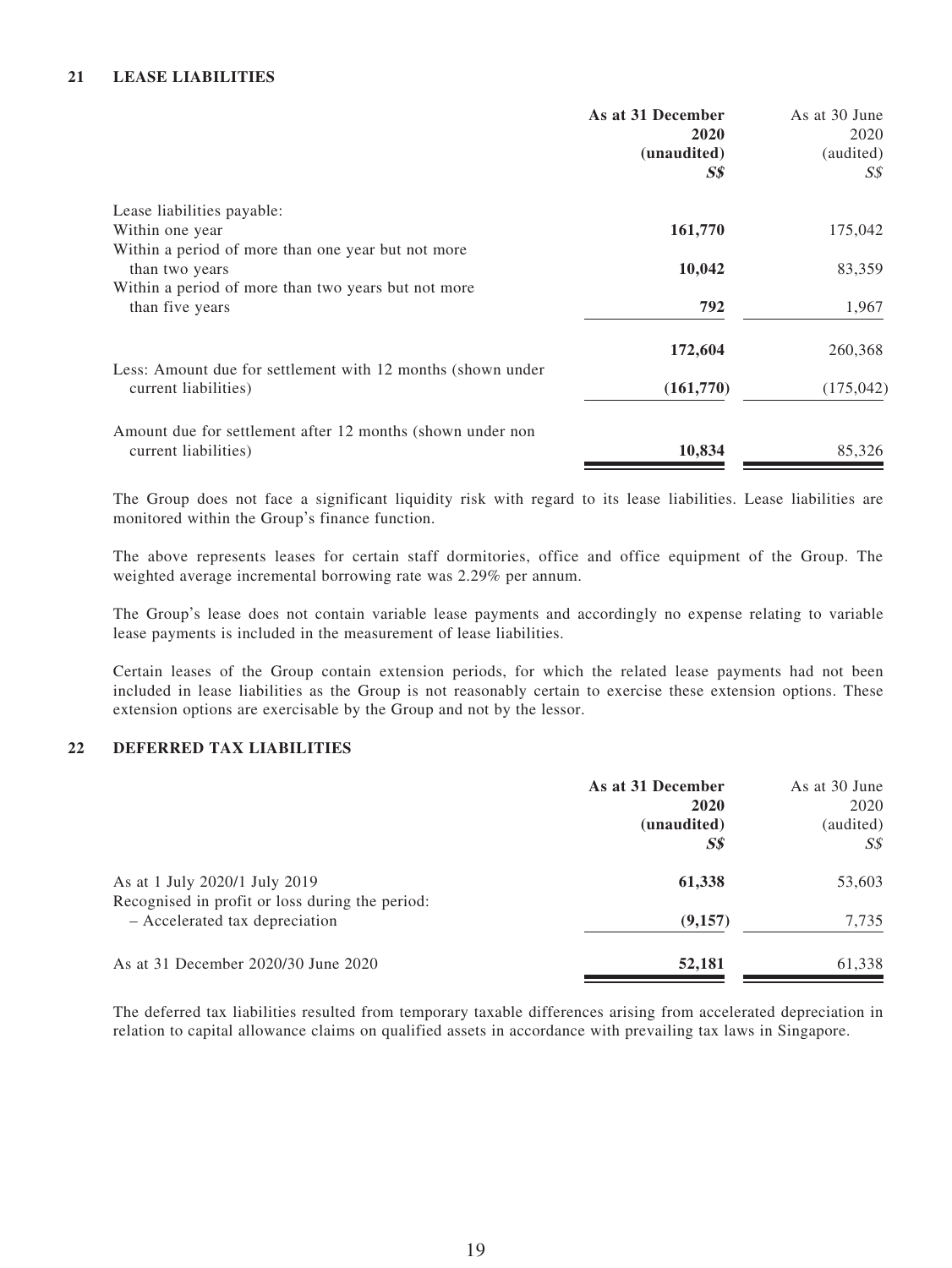### **23 SHARE CAPITAL**

The shares of the Company were successfully listed on the Main Board of the Stock Exchange on 5 July 2019 by way of placing 225,000,000 new shares and public offer of 25,000,000 shares at the price of HK\$0.50 per share ("Share Offer").

|                                                                                  | Number of<br>ordinary shares | Par Value<br>HK\$            | <b>Share capital</b><br>HK\$ |
|----------------------------------------------------------------------------------|------------------------------|------------------------------|------------------------------|
| Authorised share capital of the Company:<br>At 30 June 2020 and 31 December 2020 | 1,500,000,000                | 0.01                         | 15,000,000                   |
|                                                                                  |                              | Number of ordinary<br>shares | <b>Share capital</b><br>S\$  |
| Issued and fully paid of the Company:<br>At 30 June 2020 and 31 December 2020    |                              | 1,000,000,000                | 1,742,143                    |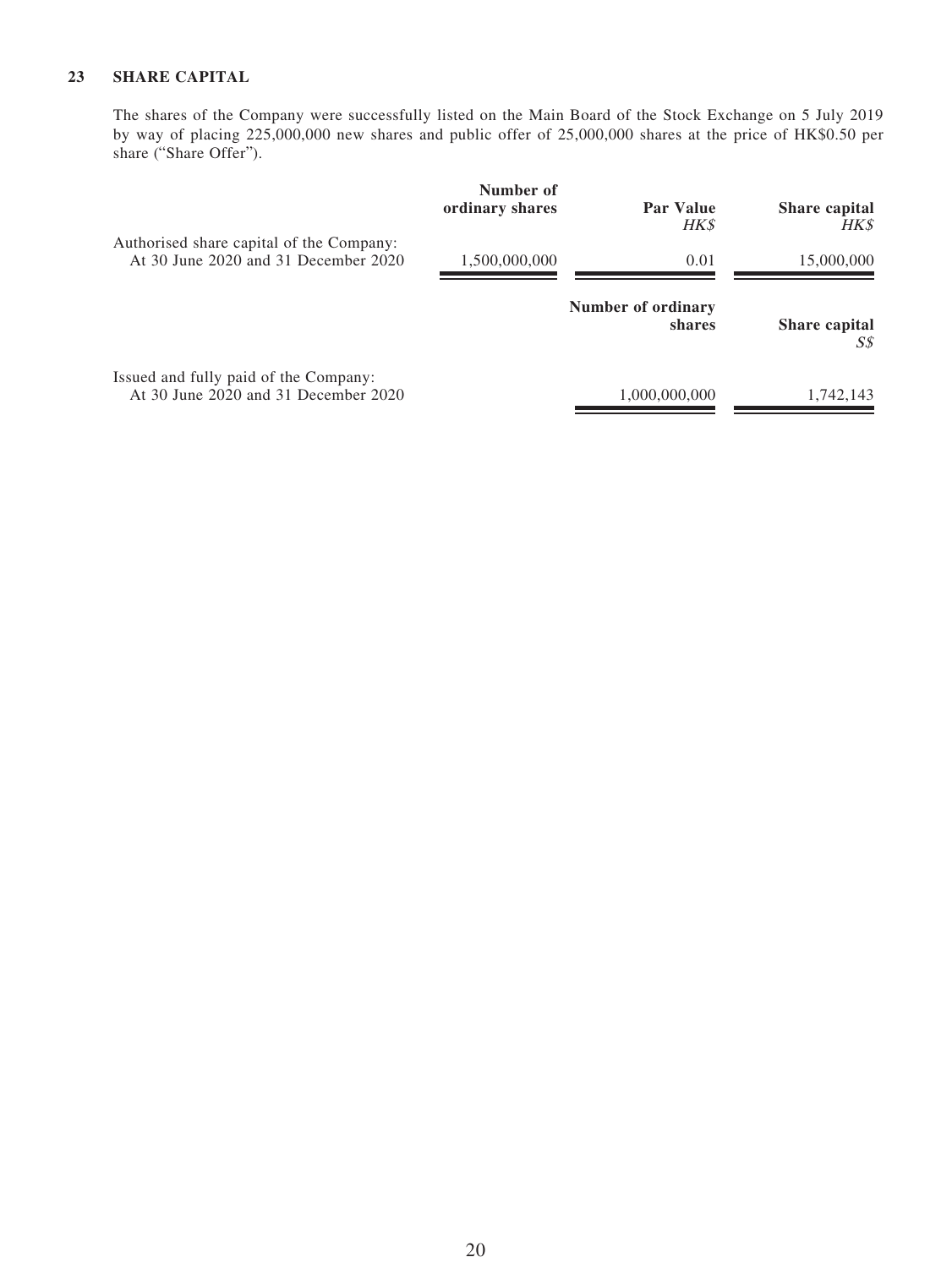### **MANAGEMENT DISCUSSION AND ANALYSIS**

### **BUSINESS REVIEW AND OUTLOOK**

The Group is a mechanical and electrical engineering contractor in Singapore specialised in providing electrical engineering solutions and our scope of services comprises (i) customisation and/or installation of electrical systems; (ii) assisting to obtain statutory approvals; and (iii) testing and commissioning. The Group has been established for over 30 years and our services are essential for ensuring the functionality and connectedness of the electrical systems as well as their compliance with the prescribed designs and statutory requirements. Our electrical engineering services are widely required in new building developments, redevelopment, additions and alterations ("**A&A**") works and upgrading projects, which involve residential, commercial and industrial buildings. In particular, we have established solid track record in undertaking electrical engineering works in public residential developments initiated by the Housing Development Board ("**HDB**"), the public housing authority of the Singapore Government.

During the six months ended 31 December 2020, our Group's revenue decreased by 45.5% to approximately S\$14.3 million as compared to approximately S\$26.2 million for the six months ended 31 December 2019. Our Group's gross profit and net profit also decreased by 66.1% and 96.2% to approximately S\$1.8 million and S\$0.1 million respectively, as compared to approximately S\$5.3 million and S\$2.9 million for the six months ended 31 December 2019. The decrease was mainly due to the Circuit Breaker measures being imposed by the Singapore Government from 7 April 2020 to 1 June 2020 (both dates inclusive) (the "**Circuit Breaker Period**") to combat the local transmission of Coronavirus Disease 2019 ("**COVID-19**") in Singapore.

Majority of the Group's construction projects were halted during the Circuit Breaker Period and resulted in a significant slowdown in the progress of the Group's electrical engineering works. Even after the Circuit Breaker Period, substantial amount of time was spent to implement safe management measures at the project sites in accordance with the Singapore Government regulatory requirements. Consequently, only approximately 20% of our on-going projects had been allowed to restart and the rest of the projects only fully recommenced from August/September 2020, which significantly delayed the progress of the Group's on-going projects and led to significant decrease in revenue recognised during the six months ended 31 December 2020 when compared to six months ended 31 December 2019.

The gross profit margin of the Group for the six months ended 31 December 2020 has also declined significantly as a result of additional costs incurred due to the outbreak of the COVID-19 such as cost overrun of on-going projects in anticipation of productivity loss and prolongation of project timeline. In addition, since March 2020, the Federal Government of Malaysia has implemented the Malaysia Movement Control Order (the "**Cordon Sanitaire**") as a preventive measure in response to the COVID-19. The Cordon Sanitaire involved prohibition of movement of people which adversely affected the Group's supply chain in construction materials between Malaysia and Singapore, causing a significant increase in material costs during the six months ended 31 December 2020.

In the upcoming year, we expect the construction industry to remain gloomy given the uncertainty of the development of the outbreak of COVID-19 globally. With the resurgence of COVID-19 cases globally and more stringent border control measures abroad and in Singapore, supply chain has been disrupted severely, resulting in rising material costs. The border control measures also resulted in further manpower shortages and hence resulting in an increase in manpower costs for the six months ended 31 December 2020. That said, the adverse impact of COVID-19 has been mitigated by the receipt of Singapore Government grants and the overall financial position of the Group remains sound. Based on the Building and Construction Authority (BCA)'s projection, construction demand in Singapore is expected to make a moderate recovery in 2021, with S\$23 billion to S\$28 billion worth of construction contracts to be awarded. About 65% of the contract, or between S\$15 billion and S\$18 billion will be relating to public sector projects and the Group is well positioned to take advantage of the expected upturn in the market.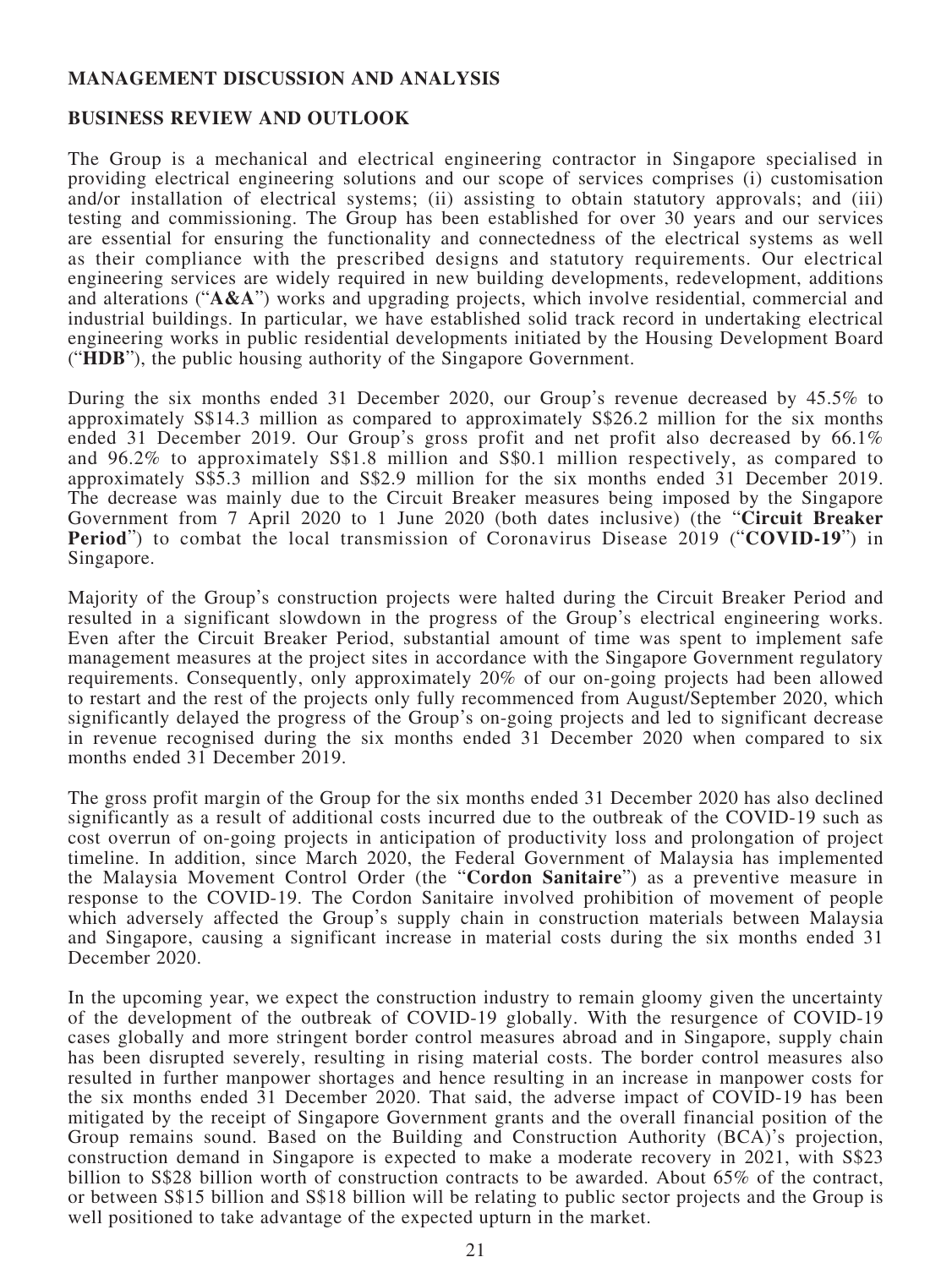As at 31 December 2020, we had 30 projects on hand (including contracts in progress) with a notional or estimated contract value of approximately S\$142.2 million, of which approximately S\$71.8 million had been recognised as revenue in prior years, approximately S\$11.3 million had been recognised as revenue during the six months ended 31 December 2020 and the remaining balance will be recognised as our revenue in accordance with stage of completion. The remaining S\$3.0 million recognised as revenue during the six months ended 31 December 2020 is mainly attributed to projects which have been completed during the period.

### **FINANCIAL REVIEW**

| For the six months ended 31 December |             |        |  |
|--------------------------------------|-------------|--------|--|
| 2020                                 | 2019        | Change |  |
| <b>S\$</b> million                   | S\$ million | %      |  |
| 14.3                                 | 26.2        | (45.5) |  |
| 1.8                                  | 5.3         | (66.1) |  |
| $12.6\%$                             | 20.2%       | (7.6)  |  |
| 0.1                                  | 2.9         | (96.2) |  |
|                                      |             |        |  |

#### **Revenue**

The Group's principal operating activities are in the provision of electrical engineering services for both public and private sector projects. Our electrical engineering services are widely required in new building developments, redevelopment, A&A and upgrading projects, which involve residential, commercial and industrial buildings.

|                         | For the six months ended 31 December                         |                        |                       |                                                       |                        |                          |
|-------------------------|--------------------------------------------------------------|------------------------|-----------------------|-------------------------------------------------------|------------------------|--------------------------|
|                         |                                                              | 2020                   |                       |                                                       | 2019                   |                          |
|                         | <b>Number</b><br>of projects<br>with revenue<br>contribution | Revenue<br>S\$ million | % of total<br>revenue | Number<br>of projects<br>with revenue<br>contribution | Revenue<br>S\$ million | $\%$ of total<br>revenue |
| Public sector projects  | 46                                                           | 8.2                    | 57.4                  | 33                                                    | 19.7                   | 75.1                     |
| Private sector projects | 13                                                           | 6.1                    | 42.6                  | 10                                                    | 6.5                    | 24.9                     |
| Total                   | 59                                                           | 14.3                   | 100.0                 | 43                                                    | 26.2                   | 100.0                    |

The Group's overall revenue decreased by approximately S\$11.9 million or approximately 45.5% from approximately S\$26.2 million for the six months ended 31 December 2019 to approximately S\$14.3 million for the six months ended 31 December 2020. The decrease is mainly due to the Circuit Breaker measures being imposed by the Singapore Government during the Circuit Breaker Period and majority of the Group's construction projects were halted and resulted in a significant slowdown in the progress of the Group's electrical engineering works. Even after the Circuit Breaker Period, substantial amount of time was spent to implement safe management measures at the project sites in accordance with the Singapore Government regulatory requirements. Majority of our projects only fully recommenced from August/September 2020, which significantly delayed the progress of the Group's on-going projects and led to significant decrease in revenue recognised during the six months ended 31 December 2020.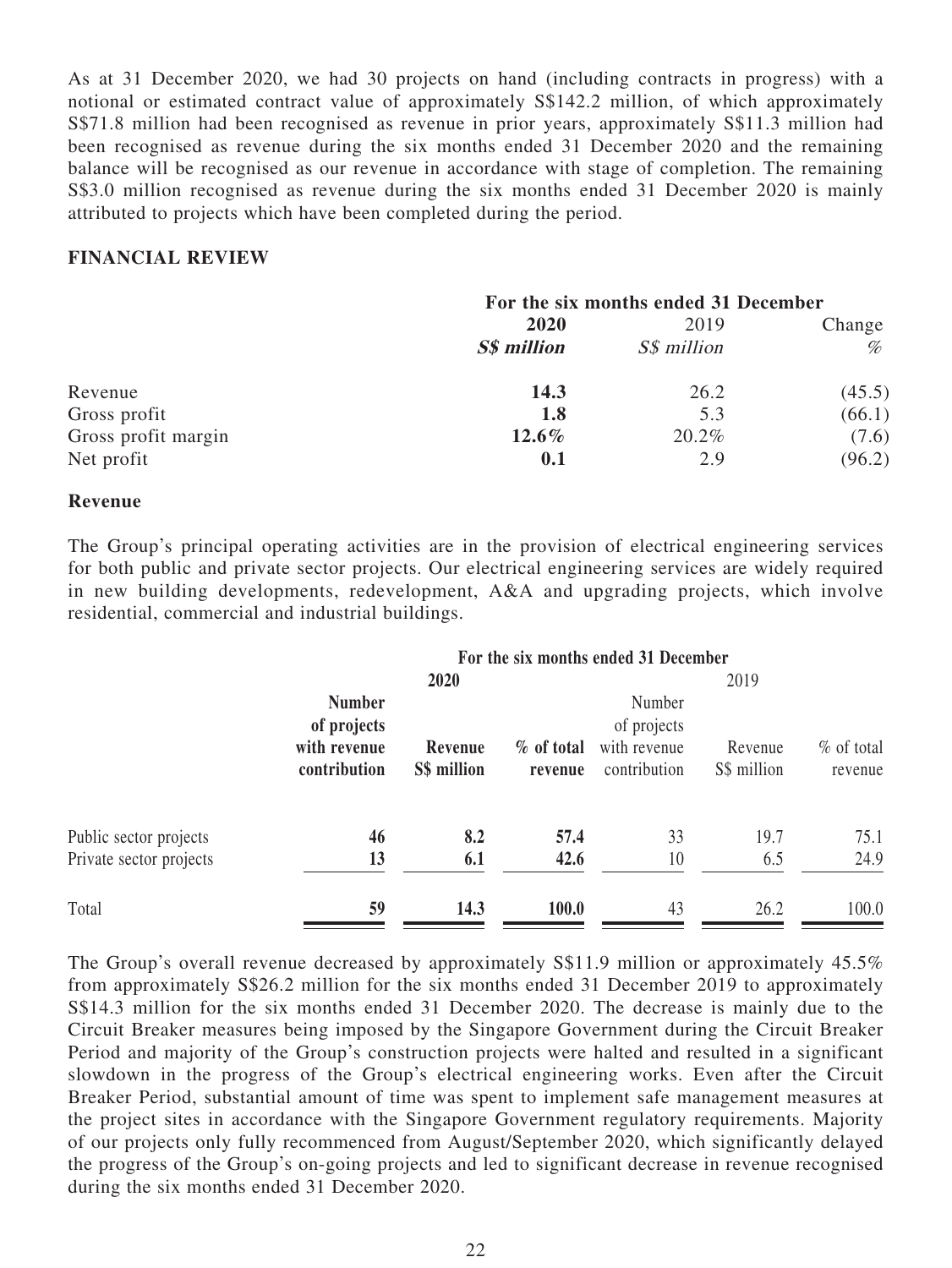### **Cost of Services**

The Group's cost of services decreased by approximately S\$8.4 million or approximately 40.3% from approximately S\$20.9 million for the six months ended 31 December 2019 to approximately S\$12.5 million for the six months ended 31 December 2020. Such decrease in cost of services was generally in line with the decrease in revenue.

### **Gross Profit and Gross Profit Margin**

|                         |                    | For the six months ended 31 December |                                             |             |              |                        |  |
|-------------------------|--------------------|--------------------------------------|---------------------------------------------|-------------|--------------|------------------------|--|
|                         |                    | 2020                                 |                                             |             | 2019         |                        |  |
|                         |                    |                                      | Revenue Gross profit Gross profit<br>margin | Revenue     | Gross profit | Gross profit<br>margin |  |
|                         | <b>S\$</b> million | <b>S\$</b> million                   | $% \frac{1}{2}$                             | S\$ million | S\$ million  | %                      |  |
| Public sector projects  | 8.2                | 1.4                                  | 16.5                                        | 19.7        | 4.1          | 20.9                   |  |
| Private sector projects | 6.1                | 0.4                                  | 7.3                                         | 6.5         | 1.2          | 18.3                   |  |
| Total                   | 14.3               | 1.8                                  | 12.6                                        | 26.2        | 5.3          | 20.2                   |  |

The gross profit of the Group for the six months ended 31 December 2020 amounted to approximately S\$1.8 million, representing a decrease of approximately 66.1% as compared with approximately S\$5.3 million for the six months ended 31 December 2019, which was driven by a decrease in revenue for the same period. The Group's gross profit margin for the six months ended 31 December 2020 was approximately 12.6%, which represent a decrease of 7.6% when compared with approximately 20.2% for the six months ended 31 December 2019.

The reduction was mainly due to additional costs incurred due to the outbreak of the COVID-19 such as cost overrun of on-going projects in anticipation of productivity loss and prolongation of project timeline. In addition, since March 2020, the Federal Government of Malaysia has implemented the Malaysia Movement Control Order as a preventive measure in response to the COVID-19. The Cordon Sanitaire involved prohibition of movement of people which adversely affected the Group's supply chain in construction materials between Malaysia and Singapore, causing a significant increase in material costs during the six months ended 31 December 2020.

The resurgence of COVID-19 cases globally and more stringent border control measures abroad and in Singapore also caused severe supply chain disruption, driving up the material costs. The border control measures also resulted in further manpower shortages and hence resulting in an increase in manpower costs for the six months ended 31 December 2020, hence reducing gross profit margin further.

### **Other Income**

Other income mainly included income from (i) interest income from banks, (ii) government grants, (iii) rental income, (iv) insurance payout and (v) sundry income. During the six months ended 31 December 2020, other income amounted to approximately S\$0.6 million (six months ended 31) December 2019: approximately S\$0.1 million). The increase in other income was mainly due to the government support grants for COVID-19 recognised for the six months ended 31 December 2020.

### **Other Gains or Losses**

Other gains or losses mainly included (i) net exchange gain or loss and (ii) allowance for bad and doubtful debts. During the six months ended 31 December 2020, other losses amounted to approximately S\$0.9 million (six months ended 31 December 2019: gain of approximately S\$0.2 million). The increase in other losses was mainly due to the weakening of HKD and USD currency against S\$ in respect of the Group's bank balances during the six months ended 31 December 2020.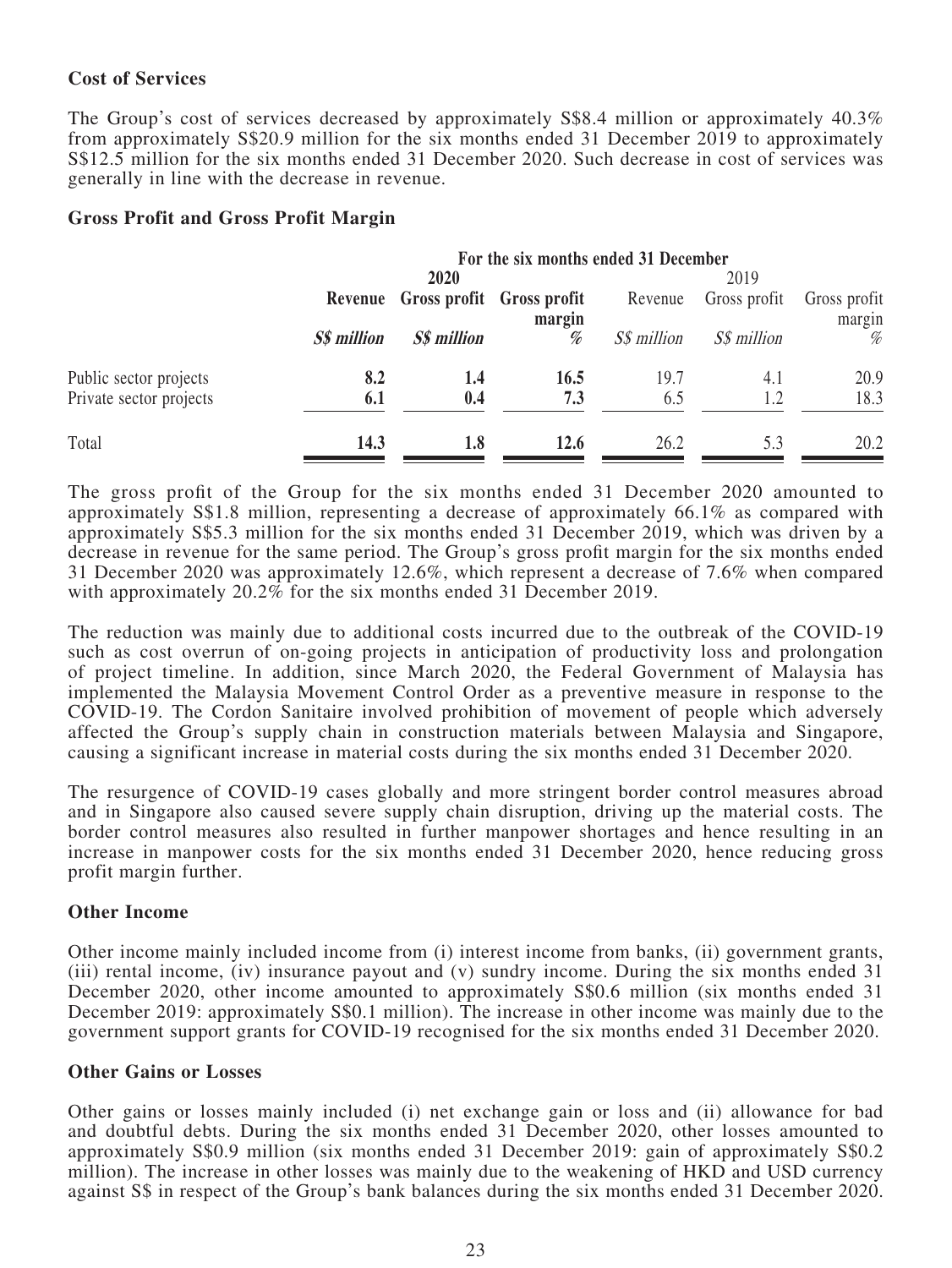### **Administrative Expenses**

The administrative expenses of the Group for the six months ended 31 December 2020 amounted to approximately S\$1.2 million which represents a slight increase compared to the six months ended 31 December 2019 of S\$1.1 million, mainly due to the increase in compliance charges.

### **Finance Costs**

Finance costs for the six months ended 31 December 2020 was approximately S\$3,000 which was relatively constant with that of the six months ended 31 December 2019 of approximately S\$5,000.

#### **Income Tax Expense**

The Group's income tax expense decreased to approximately S\$0.2 million for the six months ended 31 December 2020 from approximately S\$0.8 million for the six months ended 31 December 2019. Such decrease was mainly due to the decrease in assessable profit.

### **Net Profit**

Profit attributable to owners of the Company for the six months ended 31 December 2020 decreased by approximately S\$2.8 million from approximately S\$2.9 million for the six months ended 31 December 2019 to S\$0.1 million for the six months ended 31 December 2020. Excluding the listing expenses of approximately S\$0.8 million for the six months ended 31 December 2019, the profits for the six months ended 31 December 2019 of the Group would have been approximately S\$3.7 million and the decrease of profit would be approximately 97.0% year-onyear.

### **Interim Dividend**

The Board did not recommend a payment of an interim dividend for the six months ended 31 December 2020 (six months ended 31 December 2019: Nil).

### **Liquidity, Financial Resources and Capital Structure**

The Shares were successfully listed on the Main Board of the Stock Exchange on 5 July 2019 and there has been no change in capital structure of the Group since then. The Company's capital comprises ordinary shares and capital reserves. The Group finances its working capital, capital expenditures and other liquidity requirements through a combination of its cash and cash equivalents, cash flows generated from operations and net proceeds from the Share Offer.

The Group adopts a prudent cash and financial management policy. The Group's cash, mainly denominated in SGD, USD and HKD, are generally deposited with certain reputable financial institutions.

As at 31 December 2020, the Group had total cash and bank balances of approximately S\$18.6 million and short-term investments of S\$Nil as compared to approximately S\$15.8 million and short-term investments of S\$5.8 million as at 30 June 2020 respectively. The Group does not have any bank borrowings as at 31 December 2020 and 30 June 2020.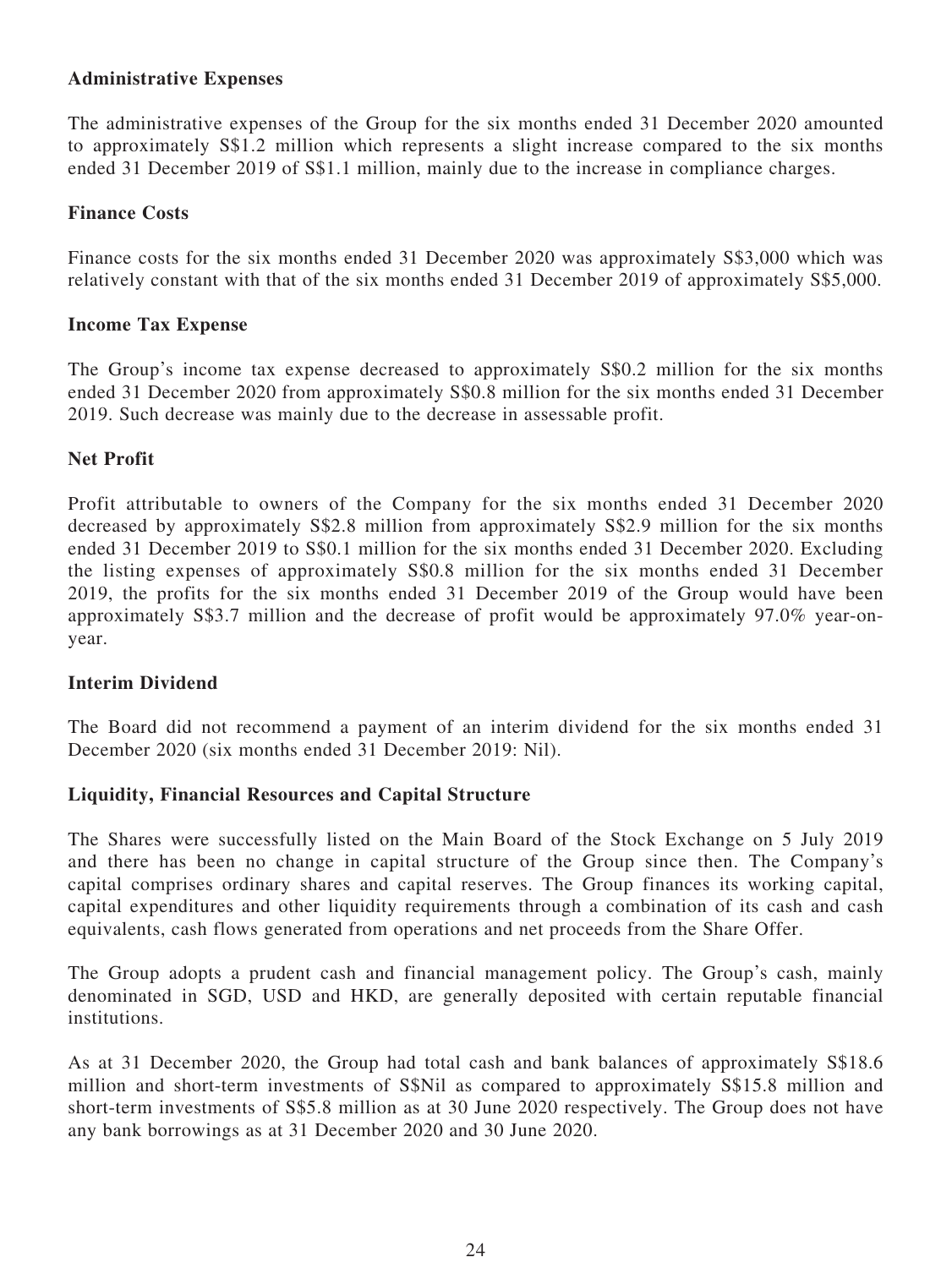### **Pledge of Assets**

As at 31 December 2020, the Group had approximately S\$0.3 million (as at 30 June 2020: S\$0.3 million) of pledged bank deposit as part of the collateral for performance guarantees in favour of the Group's customers.

### **Treasury Policy**

The Group has adopted a prudent financial management approach towards it treasury policy and thus maintained a healthy financial position throughout the year. The Board closely monitors the Group's liquidity position to ensure that the liquidity structure of the Group's assets, liabilities, and other commitments can meet its funding requirements all the time.

### **Foreign Exchange Risk**

The Group mainly operates in Singapore. Most of the operating transactions and revenue were settled in Singapore dollars and the Group's assets and liabilities are primarily denominated in Singapore dollars. However, the Group has certain bank balances denominated in USD and HKD amounting to S\$15.4 million as at 31 December 2020 which expose the Group to foreign currency risk. The Group manages the risk by closely monitoring the movements of the foreign currency rate.

### **Gearing Ratio**

Gearing ratio is calculated by dividing all borrowings by total equity at the period-end date and expressed as a percentage. The gearing ratio of the Group as at 31 December 2020 was Nil (as at 30 June 2020: Nil).

### **Significant Investment, Material Acquisitions and Disposal of Subsidiaries and Associated Companies or Joint Ventures**

There were no significant investments held, material acquisitions or disposals of subsidiaries and associated companies or joint ventures by the Group during the six months ended 31 December 2020.

### **Future Plans for Material Investments or Capital Assets**

Save as disclosed in the Company's prospectus dated 20 June 2019 ("**Prospectus**"), the Group did not have other future plans for material investments or capital assets as at 31 December 2020.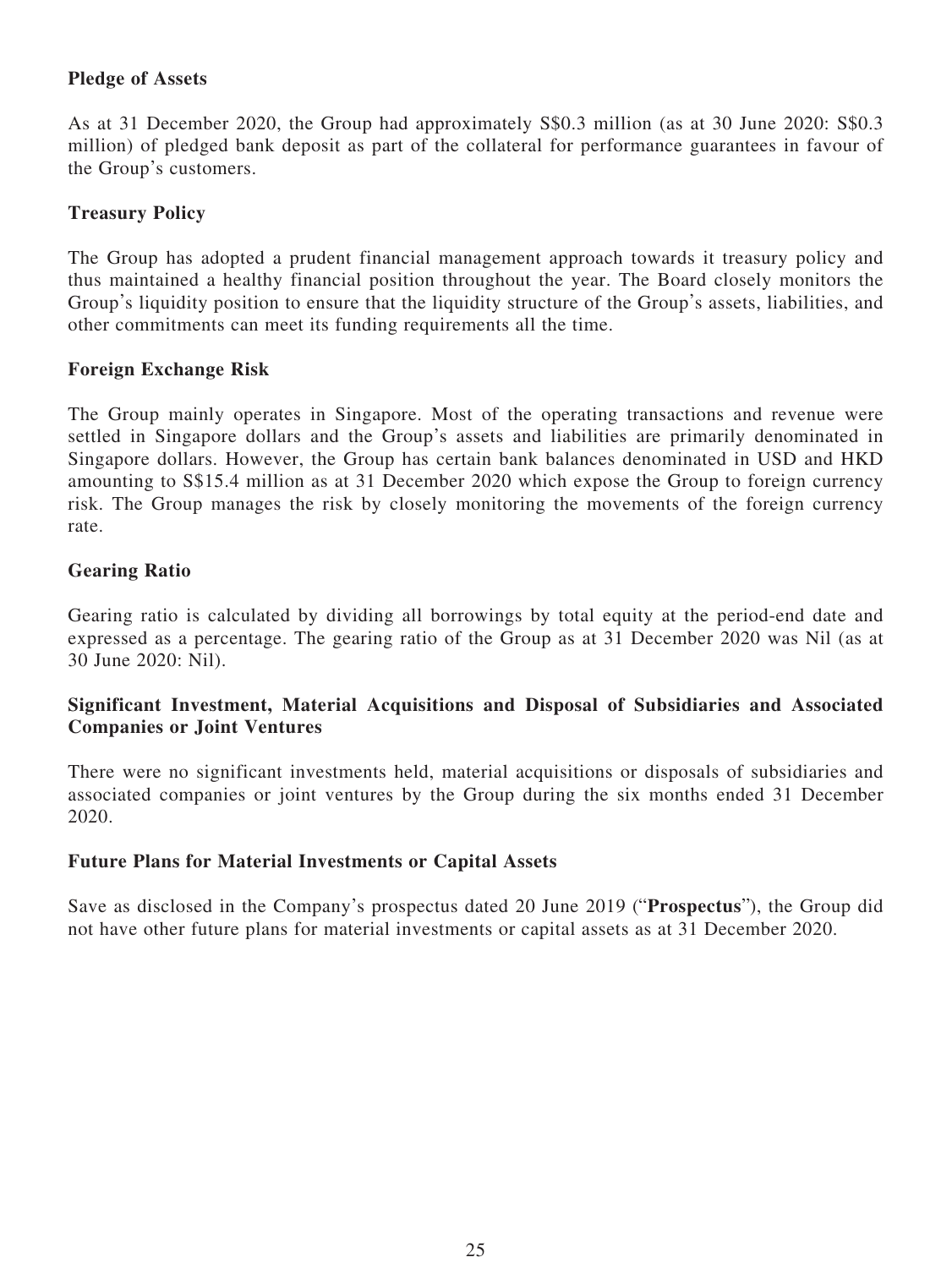### **Employees and Remuneration Policy**

As at 31 December 2020, the Group had a total of 139 employees (31 December 2019: 175 employees), including executive Directors. Total staff costs including Directors' emoluments, salaries, wages and other staff benefits, contributions and retirement schemes in the six months ended 31 December 2020 amounted to approximately S\$1.8 million (six months ended 31 December 2019: approximately S\$2.8 million). In order to attract and retain high quality staff and to enable smooth operation within the Group, the remuneration policy and package of the Group's employees are periodically reviewed. The salary and benefit levels of the employees of the Group are competitive (with reference to market conditions and individual qualifications and experience). The Group provides adequate job training to the employees to equip them with practical knowledge and skills. Apart from central provident fund and job training programs, salaries increment and discretionary bonuses may be awarded to employees according to the assessment of individual performance and market situation. The emoluments of the Directors have been reviewed by the remuneration committee of the Company, having regard to the Company's operating results, market competitiveness, individual performance and achievement, and approved by the Board.

### **Contingent Liabilities**

As at 31 December 2020, our Group had performance bonds of approximately S\$2.6 million (30 June 2020: S\$2.6 million) given by a bank and an insurance company in favour of our Group's customers as security for the due performance and observance of our Group's obligation under the contracts entered into between our Group and the customers. The performance guarantees will be released upon completion of the contracts.

### **Capital Expenditures and Capital Commitments**

During the six months ended 31 December 2020, the Group acquired items of plant and equipment of approximately S\$0.1 million (30 June 2020: S\$0.3 million).

As at 31 December 2020, the Group had no material capital commitments.

### **Use of Net Proceeds from the Share Offer**

The net proceeds from the Share Offer (the "**Net Proceeds**") were approximately HK\$95.0 million (S\$16.6 million) (after deducting listing expenses). The Group has utilised the Net Proceeds in accordance with the intended plan and purposes as outlined in the section headed "Future Plans and Use of Proceeds" in the Prospectus and as modified in the Company's announcement titled "Change in Use of Proceeds" dated 13 May 2020 (the "**Announcement**").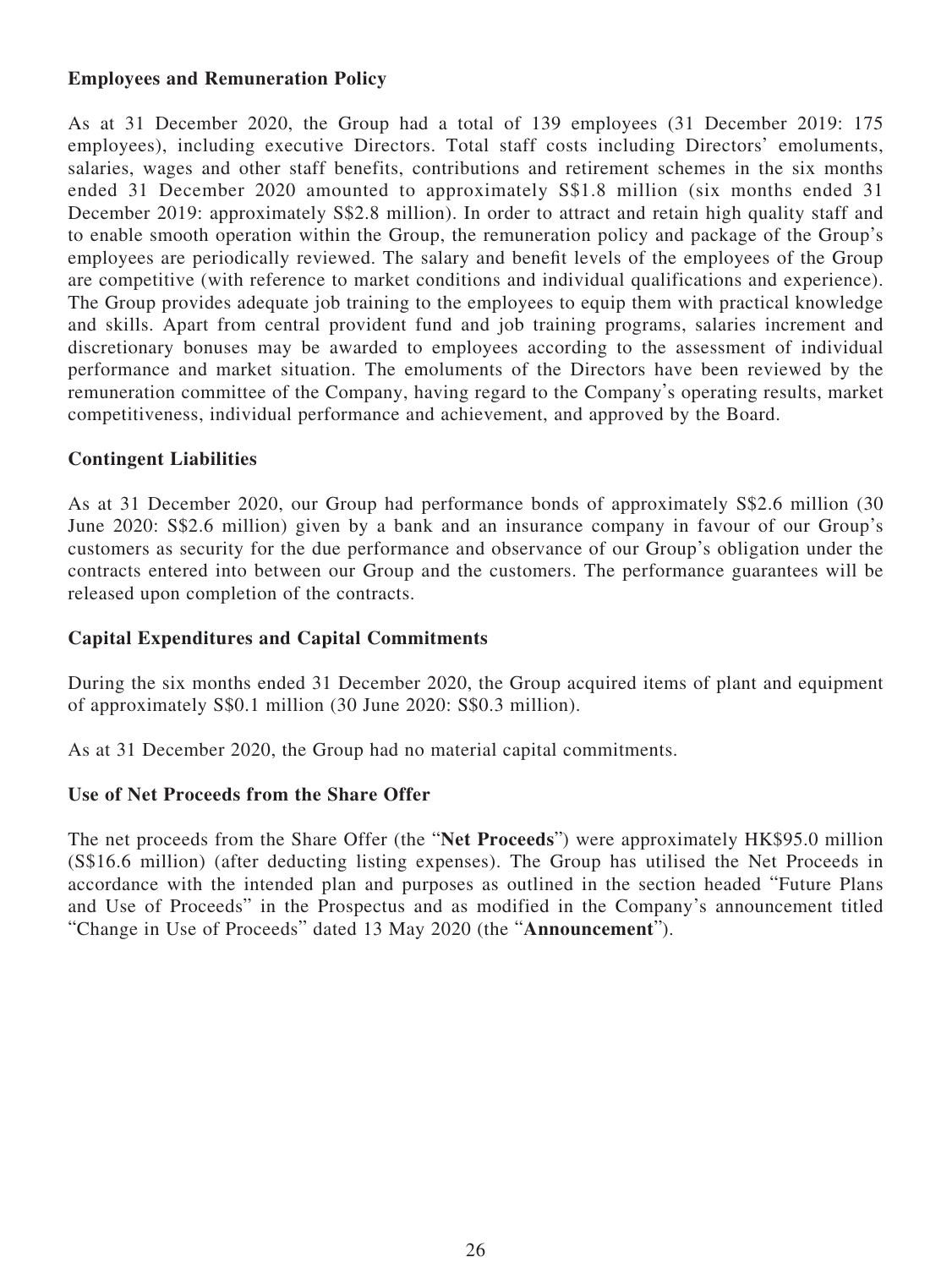As disclosed in the Announcement, the Board resolved to change the use of the unutilised net proceeds. Set out below is the revised allocation of the unutilised net proceeds:

|       |                                                                                                                                                                                                                                         | Planned<br>use of<br><b>Net Proceeds as</b><br>disclosed in the<br>Prospectus<br>S\$ million<br>(approximately) | <b>Utilised</b><br><b>Net Proceeds</b><br>up to 13 May 2020<br>S\$ million<br>(approximately) | Unutilised<br><b>Net Proceeds</b><br>up to 13 May 2020<br>S\$ million<br>(approximately) | <b>Allocation of the</b><br><b>Unutilised Net</b><br>Proceeds<br>S\$ million<br>(approximately) | <b>Unutilised Net</b><br>Proceeds after<br>re-allocation<br>("Re-allocated Net<br>Proceeds")<br>S\$ million<br>(approximately) |
|-------|-----------------------------------------------------------------------------------------------------------------------------------------------------------------------------------------------------------------------------------------|-----------------------------------------------------------------------------------------------------------------|-----------------------------------------------------------------------------------------------|------------------------------------------------------------------------------------------|-------------------------------------------------------------------------------------------------|--------------------------------------------------------------------------------------------------------------------------------|
| (i)   | Acquisition of a Singapore-based air-<br>conditioning and mechanical ventilation<br>contractor which is registered under the<br>workhead of ME01 (air-conditioning,<br>refrigeration and ventilation works) with at<br>least "L4" grade | 7.1                                                                                                             | $0.0\,$                                                                                       | 7.1                                                                                      | (3.6)                                                                                           | 3.5                                                                                                                            |
|       | (ii) Strengthening the Group's manpower by<br>recruiting additional staff                                                                                                                                                               | 2.5                                                                                                             | 0.2                                                                                           | 2.3                                                                                      | (1.5)                                                                                           | $0.8\,$                                                                                                                        |
|       | (iii) Expanding the Group's premises for its various<br>operational needs                                                                                                                                                               | 1.8                                                                                                             | 0.0                                                                                           | 1.8                                                                                      | (1.8)                                                                                           |                                                                                                                                |
|       | (iv) Financing the Group's upfront costs and<br>working capital requirements at the early<br>stage of carrying out its electrical engineering<br>projects (existing new projects)                                                       | 1.7                                                                                                             | 1.7                                                                                           | 0.0                                                                                      | $+3.5$                                                                                          | 3.5                                                                                                                            |
|       | (v) Financing the Group's upfront costs and<br>working capital requirements at the early<br>stage of carrying out its electrical engineering<br>projects (new potential projects)                                                       | 0.0                                                                                                             | $0.0\,$                                                                                       | 0.0                                                                                      | $+3.0$                                                                                          | 3.0                                                                                                                            |
|       | (vi) Financing the acquisition of additional<br>machinery and equipment                                                                                                                                                                 | 1.4                                                                                                             | 0.1                                                                                           | 1.3                                                                                      | (0.7)                                                                                           | 0.6                                                                                                                            |
|       | (vii) Purchasing a building information modeling<br>software together with certain ancillary<br>supporting hardware device and upgrading the<br>Group's enterprise resource planning system                                             | 0.9                                                                                                             | 0.1                                                                                           | 0.8                                                                                      | (0.4)                                                                                           | 0.4                                                                                                                            |
|       | (viii) Financing the acquisition of additional lorries                                                                                                                                                                                  | 0.3                                                                                                             | 0.1                                                                                           | 0.2                                                                                      |                                                                                                 | 0.2                                                                                                                            |
|       | (ix) Reserved as the Group's general working<br>capital                                                                                                                                                                                 | 0.9                                                                                                             | 0.9                                                                                           | 0.0                                                                                      | $+1.5$                                                                                          | 1.5                                                                                                                            |
| Total |                                                                                                                                                                                                                                         | 16.6                                                                                                            | 3.1                                                                                           | 13.5                                                                                     |                                                                                                 | 13.5                                                                                                                           |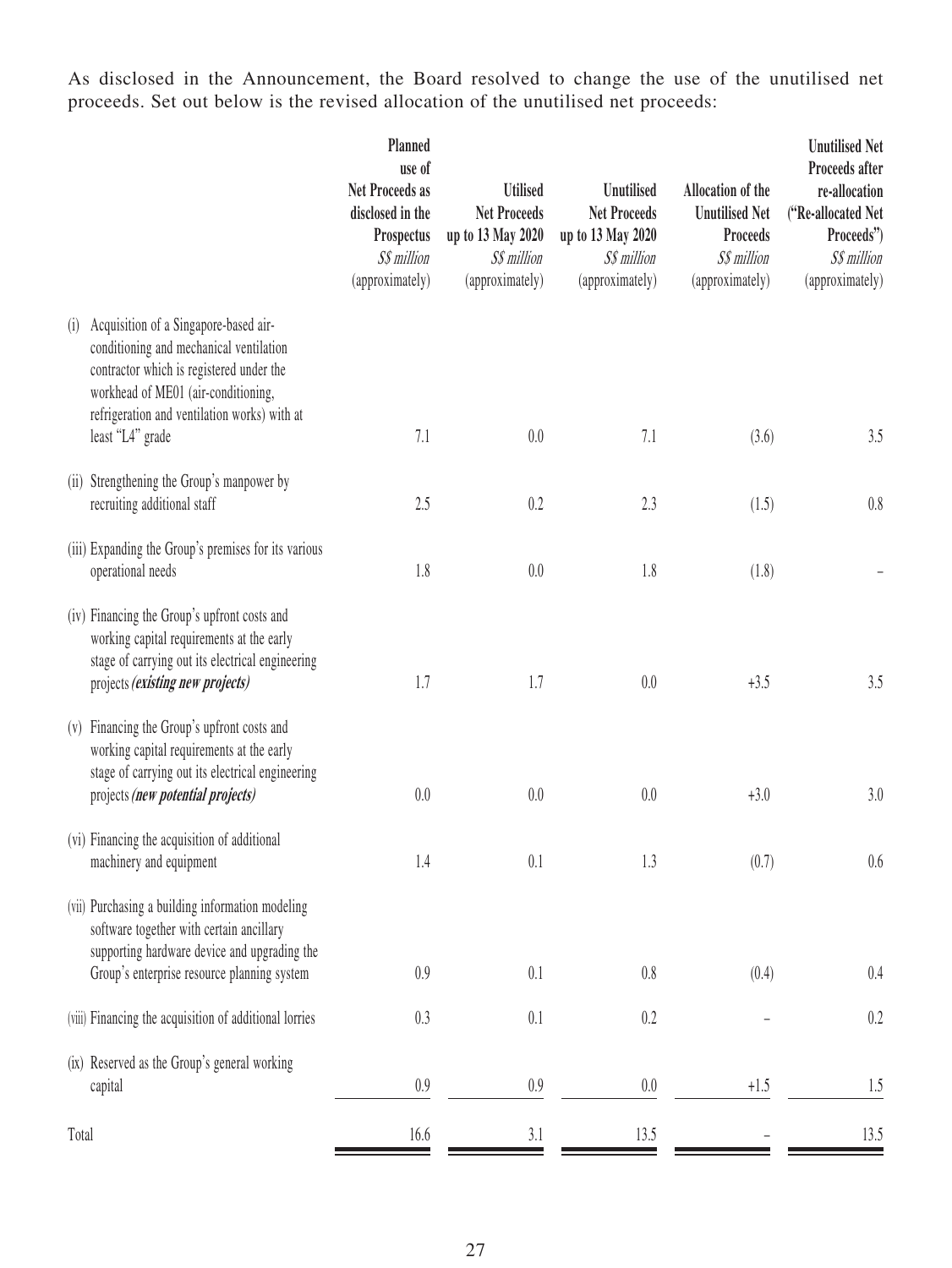The use of the Re-allocated Net Proceeds from the Share Offer as at 31 December 2020 was approximately as follows:

|       |                                                                                                                                                                                                                                  | <b>Re-allocated Net</b><br><b>Proceeds</b><br>S\$ million<br>(approximately) | <b>Utilised from</b><br>13 May 2020 to<br>31 December 2020<br>S\$ million<br>(approximately) | <b>Unutilised</b><br>Re-allocated<br><b>Net Proceeds</b><br>up to $31$<br>December 2020<br>S\$ million<br>(approximately) | <b>Expected date to</b><br>fully utilise the<br>unutilised<br><b>Re-allocated Net</b><br><b>Proceeds</b> |
|-------|----------------------------------------------------------------------------------------------------------------------------------------------------------------------------------------------------------------------------------|------------------------------------------------------------------------------|----------------------------------------------------------------------------------------------|---------------------------------------------------------------------------------------------------------------------------|----------------------------------------------------------------------------------------------------------|
| (i)   | Acquisition of a Singapore-based air-conditioning and mechanical<br>ventilation contractor which is registered under the workhead of ME01<br>(air-conditioning, refrigeration and ventilation works) with at least<br>"L4" grade | 3.5                                                                          |                                                                                              | 3.5                                                                                                                       | On or before<br>30 June 2023                                                                             |
|       |                                                                                                                                                                                                                                  |                                                                              |                                                                                              |                                                                                                                           |                                                                                                          |
|       | (ii) Strengthening the Group's manpower by recruiting additional staff                                                                                                                                                           | 0.8                                                                          | 0.2                                                                                          | 0.6                                                                                                                       | On or before<br>30 June 2023                                                                             |
|       | (iii) Expanding the Group's premises for its various operational needs                                                                                                                                                           |                                                                              |                                                                                              |                                                                                                                           | N/A                                                                                                      |
|       | (iv) Financing the Group's upfront costs and working capital requirements<br>at the early stage of carrying out its electrical engineering projects<br>(existing new projects)                                                   | 3.5                                                                          | 3.0                                                                                          | 0.5                                                                                                                       | On or before<br>30 June 2021                                                                             |
|       | (v) Financing the Group's upfront costs and working capital requirements<br>at the early stage of carrying out its electrical engineering projects<br>(new potential projects)                                                   | 3.0                                                                          | 2.2                                                                                          | 0.8                                                                                                                       | On or before<br>30 June 2022                                                                             |
|       | (vi) Financing the acquisition of additional machinery and equipment                                                                                                                                                             | 0.6                                                                          |                                                                                              | 0.6                                                                                                                       | On or before<br>30 June 2023                                                                             |
|       | (vii) Purchasing a building information modeling software together with<br>certain ancillary supporting hardware device and upgrading the<br>Group's enterprise resource planning system                                         | 0.4                                                                          |                                                                                              | 0.4                                                                                                                       | On or before<br>30 June 2023                                                                             |
|       | (viii) Financing the acquisition of additional lorries                                                                                                                                                                           | 0.2                                                                          | 0.1                                                                                          | 0.1                                                                                                                       | On or before<br>30 June 2023                                                                             |
|       | (ix) Reserved as the Group's general working capital                                                                                                                                                                             | 1.5                                                                          | 1.5                                                                                          |                                                                                                                           | N/A                                                                                                      |
| Total |                                                                                                                                                                                                                                  | 13.5                                                                         | 7.0                                                                                          | 6.5                                                                                                                       |                                                                                                          |
|       |                                                                                                                                                                                                                                  |                                                                              |                                                                                              |                                                                                                                           |                                                                                                          |